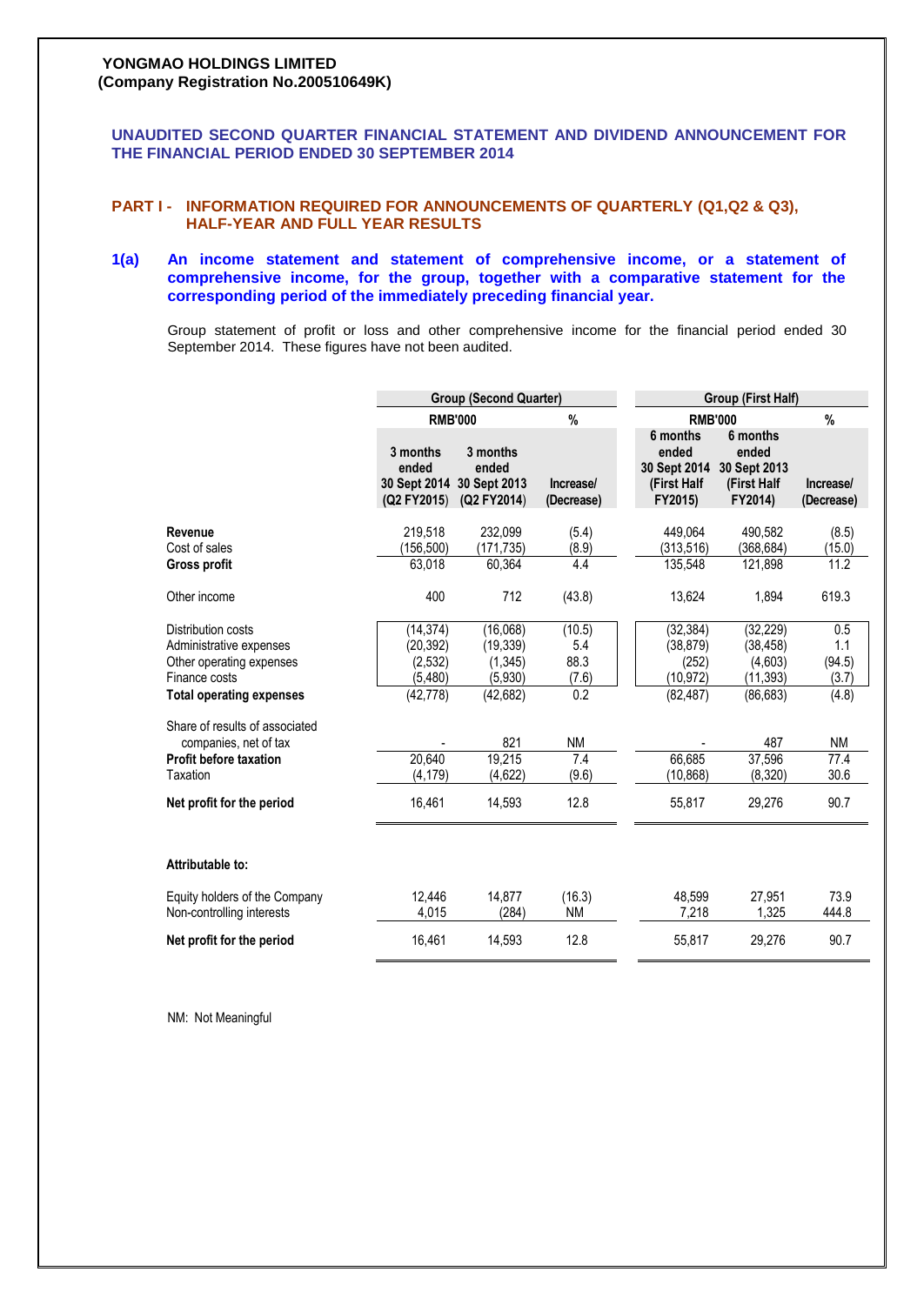# Page 2 of 16

|                                                                                                   |                                  | <b>Group (Second Quarter)</b>                                 |                         | <b>Group (First Half)</b>                                   |                                                             |                         |  |
|---------------------------------------------------------------------------------------------------|----------------------------------|---------------------------------------------------------------|-------------------------|-------------------------------------------------------------|-------------------------------------------------------------|-------------------------|--|
|                                                                                                   | <b>RMB'000</b>                   |                                                               | %                       | <b>RMB'000</b>                                              |                                                             | %                       |  |
|                                                                                                   | 3 months<br>ended<br>(Q2 FY2015) | 3 months<br>ended<br>30 Sept 2014 30 Sept 2013<br>(Q2 FY2014) | Increase/<br>(Decrease) | 6 months<br>ended<br>30 Sept 2014<br>(First Half<br>FY2015) | 6 months<br>ended<br>30 Sept 2013<br>(First Half<br>FY2014) | Increase/<br>(Decrease) |  |
| Net profit for the period                                                                         | 16,461                           | 14,593                                                        | 12.8                    | 55,817                                                      | 29,276                                                      | 90.7                    |  |
| Other comprehensive expense:<br>Items that may be reclassified subsequently<br>to profit or loss: |                                  |                                                               |                         |                                                             |                                                             |                         |  |
| Exchange translation difference                                                                   | (1,054)                          | (12)                                                          | 8,683.3                 | (2,570)                                                     | (1)                                                         | <b>NM</b>               |  |
| Other comprehensive expense<br>for the period, net of tax                                         | (1,054)                          | (12)                                                          | 8,683.3                 | (2,570)                                                     | (1)                                                         | ΝM                      |  |
| Total comprehensive income for the period                                                         | 15,407                           | 14,581                                                        | 5.7                     | 53,247                                                      | 29,275                                                      | 81.9                    |  |
| Total comprehensive income/(expense)<br>attributable to:                                          |                                  |                                                               |                         |                                                             |                                                             |                         |  |
| Equity holders of the Company                                                                     | 11.723                           | 14,865                                                        | (21.1)                  | 46.302                                                      | 27,950                                                      | 65.7                    |  |
| Non-controlling interests                                                                         | 3,684                            | (284)                                                         | <b>NM</b>               | 6,945                                                       | 1,325                                                       | 424.2                   |  |
| Total comprehensive income for the period                                                         | 15,407                           | 14,581                                                        | 5.7                     | 53,247                                                      | 29,275                                                      | 81.9                    |  |

**Note:** The Group profit before taxation is arrived at after charging/(crediting):

|                                                             | <b>Group (Second Quarter)</b> |                                                                           |                         |                                                             | Group (First Half)                                          |                         |  |
|-------------------------------------------------------------|-------------------------------|---------------------------------------------------------------------------|-------------------------|-------------------------------------------------------------|-------------------------------------------------------------|-------------------------|--|
|                                                             | <b>RMB'000</b>                |                                                                           | $\%$                    |                                                             | <b>RMB'000</b>                                              | $\%$                    |  |
|                                                             | 3 months<br>ended             | 3 months<br>ended<br>30 Sept 2014 30 Sept 2013<br>(Q2 FY2015) (Q2 FY2014) | Increase/<br>(Decrease) | 6 months<br>ended<br>30 Sept 2014<br>(First Half<br>FY2015) | 6 months<br>ended<br>30 Sept 2013<br>(First Half<br>FY2014) | Increase/<br>(Decrease) |  |
| Allowance for impairment of trade receivables               |                               | 1,000                                                                     | <b>NM</b>               |                                                             | 1,000                                                       | <b>NM</b>               |  |
| Amortisation of deferred capital grants                     | (89)                          |                                                                           | <b>NM</b>               | (129)                                                       |                                                             | <b>NM</b>               |  |
| Amortisation of intangible assets                           | 25                            | 25                                                                        | ÷                       | 50                                                          | 133                                                         | (62.4)                  |  |
| Depreciation of property, plant and equipment <sup>1</sup>  | 11,040                        | 8,018                                                                     | 37.7                    | 21,846                                                      | 16,131                                                      | 35.4                    |  |
| Exchange loss/(gain)                                        | 696                           | 192                                                                       | 262.5                   | (1,780)                                                     | 1,458                                                       | <b>NM</b>               |  |
| Gain on restructuring <sup>2</sup>                          |                               |                                                                           |                         | (12,058)                                                    |                                                             | <b>NM</b>               |  |
| (Gain)/loss on disposal of property,<br>plant and equipment | (128)                         | 17                                                                        | <b>NM</b>               | (1,000)                                                     | (509)                                                       | 96.5                    |  |
| Interest income                                             | (67)                          | (264)                                                                     | (74.6)                  | (167)                                                       | (604)                                                       | (72.4)                  |  |
| Interest expense                                            | 5,480                         | 5,930                                                                     | (7.6)                   | 10,972                                                      | 11,393                                                      | (3.7)                   |  |
| Operating lease rentals                                     | 2,135                         | 1,843                                                                     | 15.8                    | 4,364                                                       | 3,698                                                       | 18.0                    |  |
| Property, plant and equipment<br>written off <sup>3</sup>   |                               |                                                                           |                         | 3                                                           | 1,868                                                       | (99.8)                  |  |
| Provision for inventory obsolescence <sup>4</sup>           |                               |                                                                           |                         | $\overline{\phantom{0}}$                                    | 3,409                                                       | <b>NM</b>               |  |

NM: Not Meaningful

Note:

1. Increase mainly due to depreciation of renovation and plant and machinery in new manufacturing facilities and Hong Kong rental fleet. 2. See Paragraph 8 – Other income under 1H FY2015.

3. In 1H FY2014, mainly write off of plant structure and renovation that are no longer in use.<br>4. In 1H FY2014, mainly provision for inventory obsolescence of certain finished goods that In 1H FY2014, mainly provision for inventory obsolescence of certain finished goods that decline in value arising from technological changes.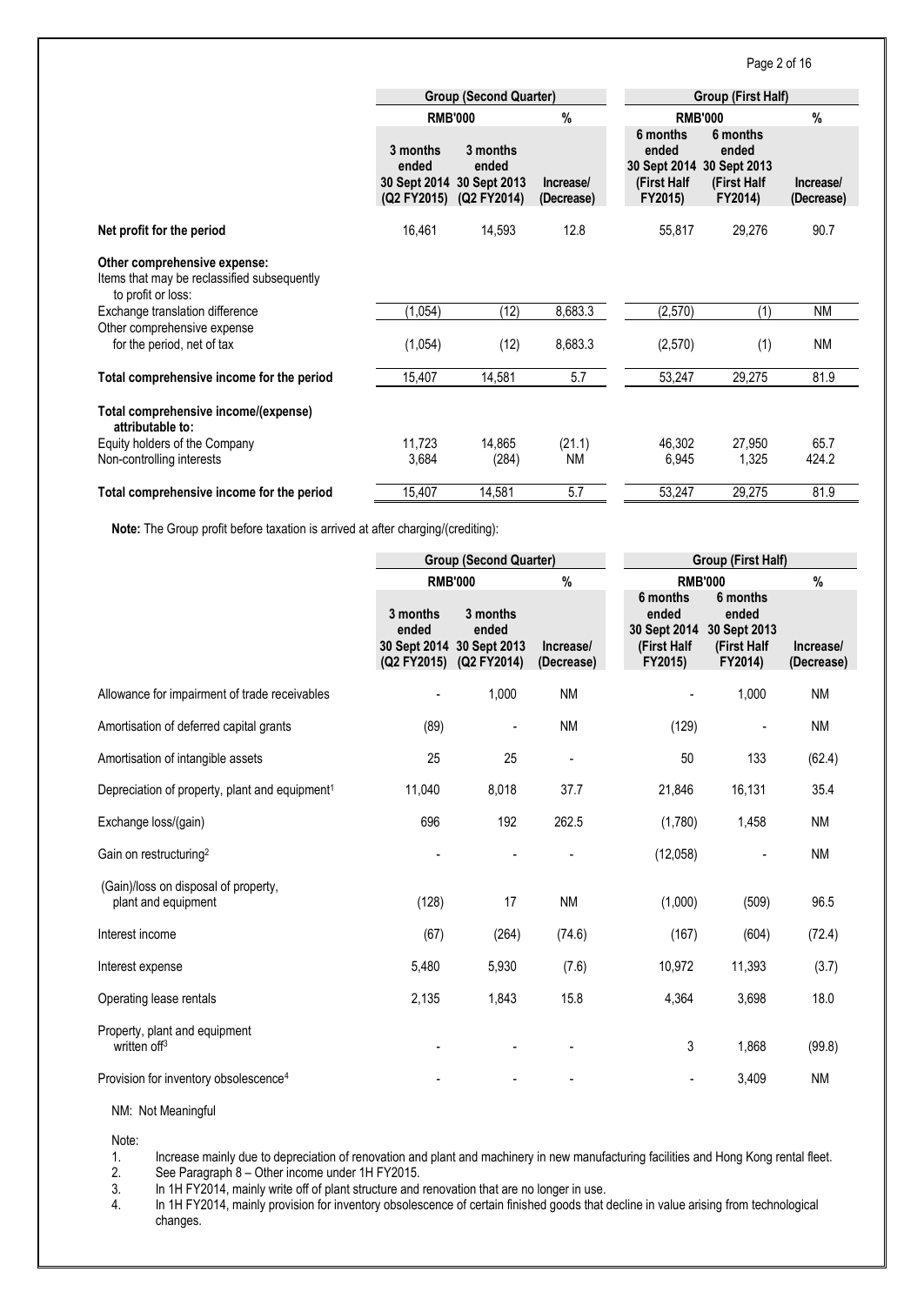# **1(b)(i) A statement of financial position (for the issuer and group), together with a comparative statement as at the end of the immediately preceding financial year.**

|                                                          | Group          |                | Company        |                |  |
|----------------------------------------------------------|----------------|----------------|----------------|----------------|--|
|                                                          | 30 Sep<br>2014 | 31 Mar<br>2014 | 30 Sep<br>2014 | 31 Mar<br>2014 |  |
|                                                          | <b>RMB'000</b> | <b>RMB'000</b> | <b>RMB'000</b> | <b>RMB'000</b> |  |
| <b>ASSETS</b>                                            |                |                |                |                |  |
| Non-current                                              |                |                |                |                |  |
| Property, plant and equipment                            | 449,120        | 438,488        |                |                |  |
| Intangible assets                                        | 300            | 350            |                |                |  |
| Subsidiaries                                             |                |                | 314,988        | 314,988        |  |
| Available-for-sale financial assets                      | 78,675         |                | 78,675         |                |  |
| Associated companies                                     |                | 61,577         |                | 13,500         |  |
| Trade and other receivables                              | 1,809          | 1,388          |                |                |  |
| Deferred costs                                           | 7,761          | 11,001         |                |                |  |
| Deferred tax assets                                      | 16,758         | 16,871         |                |                |  |
|                                                          | 554,423        | 529,675        | 393,663        | 328,488        |  |
| <b>Current</b>                                           |                |                |                |                |  |
| Inventories                                              | 311,423        | 315,327        |                |                |  |
| Trade and other receivables                              | 322,764        | 363,382        | 99             | 194            |  |
| Deferred costs                                           | 12,371         | 21,881         |                |                |  |
| Amounts owing by subsidiaries                            |                |                | 24,951         | 83,554         |  |
| Amount owing by an associated company                    |                | 1,064          |                |                |  |
| Amounts owing by related parties                         | 212,738        | 165,466        |                |                |  |
| Amount owing by a corporate shareholder of a subsidiary  | 1,275          | 1,275          |                |                |  |
| Cash and cash equivalents                                | 116,224        | 231,123        | 2,139          | 9,543          |  |
|                                                          | 976,795        | 1,099,518      | 27,189         | 93,291         |  |
| <b>TOTAL ASSETS</b>                                      | 1,531,218      | 1,629,193      | 420,852        | 421,779        |  |
|                                                          |                |                |                |                |  |
| <b>EQUITY</b>                                            |                |                |                |                |  |
| <b>Capital and Reserves</b>                              |                |                |                |                |  |
| Share capital                                            | 312,484        | 312,484        | 312,484        | 312,484        |  |
| Reserves                                                 | 253,349        | 218,064        | 98,109         | 97,406         |  |
| Equity attributable to equity holders of the Company     | 565,833        | 530,548        | 410,593        | 409,890        |  |
| Non-controlling interests                                | 46,746         | 39,801         |                |                |  |
| <b>TOTAL EQUITY</b>                                      | 612,579        | 570,349        | 410,593        | 409,890        |  |
|                                                          |                |                |                |                |  |
| <b>LIABILITIES</b>                                       |                |                |                |                |  |
| Non-current                                              | 143,235        | 130,397        |                |                |  |
| Borrowings<br>Deferred income                            | 10,370         | 14,800         |                |                |  |
| Deferred capital grants                                  | 9,347          | 1,570          |                |                |  |
| Deferred tax liabilities                                 | 11,981         | 11,320         | 8,638          | 7,969          |  |
| Trade and other payables                                 | 25,087         | 26,732         |                |                |  |
|                                                          | 200,020        | 184,819        | 8,638          | 7,969          |  |
| <b>Current</b>                                           |                |                |                |                |  |
| Trade and other payables                                 | 368,105        | 417,477        | 1,541          | 3,840          |  |
| Borrowings                                               | 255,117        | 340,142        |                |                |  |
| Deferred income                                          | 18,024         | 39,051         |                |                |  |
| Deferred capital grants                                  | 194            | 32             |                |                |  |
| Amounts owing to/advance payments                        |                |                |                |                |  |
| from associated companies                                |                | 2,645          |                |                |  |
| Amounts owing to/advance payments from related parties   | 45,467         | 45,097         | 80             | 80             |  |
| Amounts owing to a corporate shareholder of a subsidiary | 25,598         | 26,012         |                |                |  |
| Current tax payable                                      | 6,114          | 3,569          |                |                |  |
|                                                          | 718,619        | 874,025        | 1,621          | 3,920          |  |
| <b>TOTAL EQUITY AND LIABILITIES</b>                      | 1,531,218      | 1,629,193      | 420,852        | 421,779        |  |
|                                                          |                |                |                |                |  |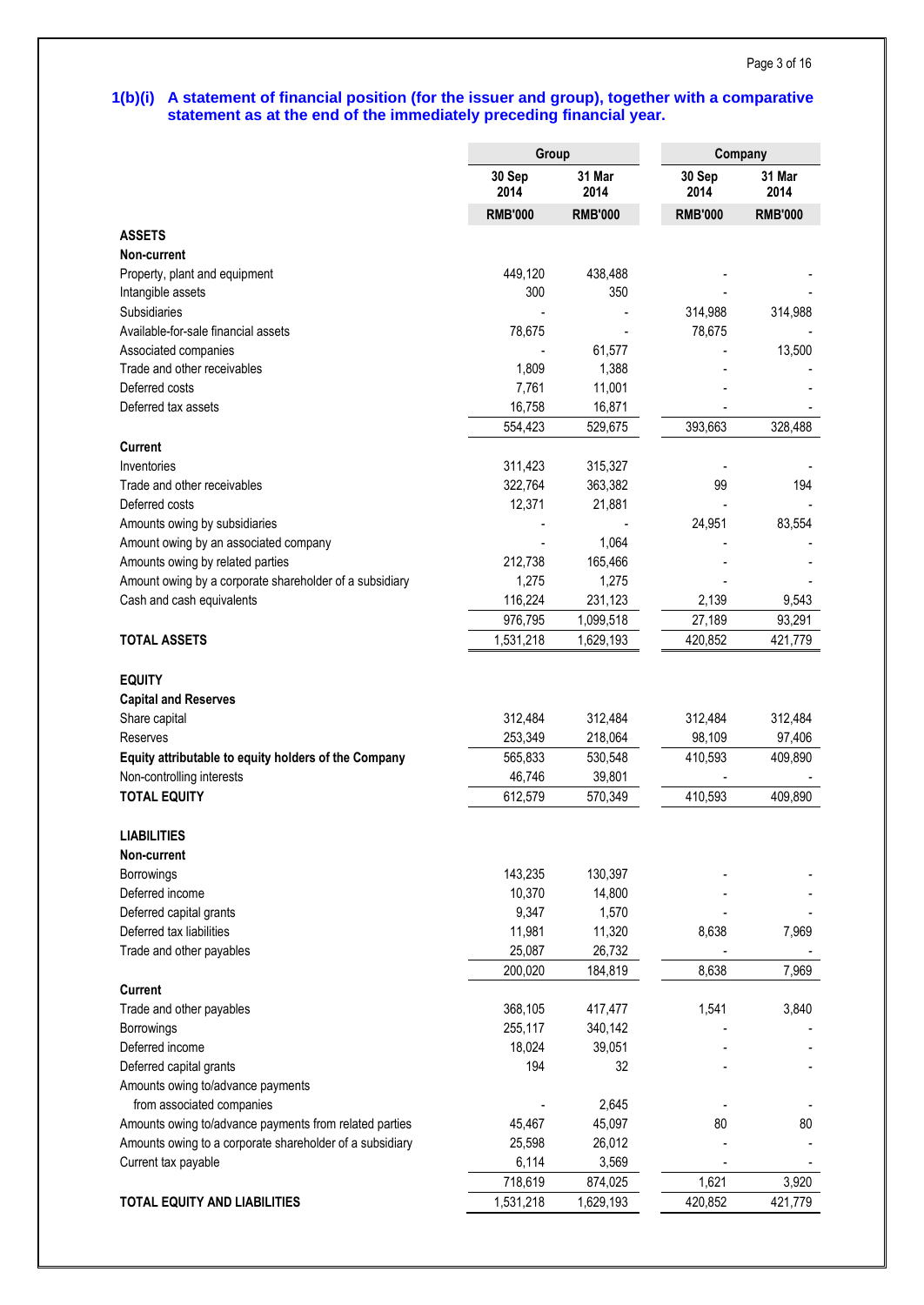# **1(b)(ii) Aggregate amount of group's borrowings and debt securities.**

# **Amount repayable in one year or less, or on demand**

| As at 30 September 2014 |                    | As at 31 March 2014    |                          |  |  |
|-------------------------|--------------------|------------------------|--------------------------|--|--|
| Secured <sup>\''</sup>  | Unsecured $^{(2)}$ | Secured <sup>\''</sup> | Unsecured <sup>(2)</sup> |  |  |
| <b>RMB'000</b>          | <b>RMB'000</b>     | <b>RMB'000</b>         | <b>RMB'000</b>           |  |  |
| 255.117                 | 18.355             | 340.142                | 18.355                   |  |  |

### **Amount repayable after one year**

| As at 30 September 2014 |                  | As at 31 March 2014   |                |  |
|-------------------------|------------------|-----------------------|----------------|--|
| Secured <sup>\'</sup>   | <b>Unsecured</b> | Secured <sup>\'</sup> | Unsecured      |  |
| <b>RMB'000</b>          | <b>RMB'000</b>   | <b>RMB'000</b>        | <b>RMB'000</b> |  |
| 143.235                 |                  | 130.397               | -              |  |

## **Details of any collaterals**

*Note (1):* The secured loans include the following:

- a) RMB Nil (31 March 2014 RMB140.3 million) bank borrowings and trust receipts granted to Fushun Yongmao. Construction Machinery Co., Ltd. ("Fushun Yongmao"). These bank borrowings were guaranteed by Beijing Yongmao Jiangong Machinery Manufacturing Co., Ltd. ("Beijing Yongmao") and certain directors of the Company and secured by the land use rights of Fushun Yongmao.
- b) RMB50.0 million (31 March 2014 RMB20.0 million) bank borrowing granted to Fushun Yongmao. This bank borrowing is guaranteed by Beijing Yongmao and a director of the Company.
- c) RMB50.0 million (31 March 2014 RMB50.0 million) bank borrowing granted to Fushun Yongmao. This bank borrowing is guaranteed by Beijing Yongmao.
- d) RMB30.0 million (31 March 2014 RMB30.0 million) bank borrowing granted to Fushun Yongmao. This bank borrowing is guaranteed by the Company.
- e) RMB20.0 million (31 March 2014 RMB20.0 million) bank borrowing granted to Fushun Yongmao. This bank borrowing is guaranteed by Beijing Yongmao and certain directors of the Company.
- f) RMB98.0 million (31 March 2014 RMB98.0 million) bank borrowings granted to Fushun Yongmao. These bank borrowings are guaranteed by irrevocable letter of guarantees issued by another bank. The letter of guarantees are guaranteed by Beijing Yongmao and certain directors of the Company and secured by fixed deposits.
- g) RMB12.7 million (31 March 2014 RMB Nil) bank borrowings granted to Fushun Yongmao. These bank borrowings are secured by certain trade receivables.
- h) RMB10.0 million (31 March 2014 RMB17.5 million) trust receipts granted to Fushun Yongmao. These trust receipts are guaranteed by certain directors of the Company.
- i) RMB41.8 million (31 March 2014 RMB48.0 million) trust receipts granted to Fushun Yongmao. These trust receipts are guaranteed by certain directors of the Company and secured by certain trade receivables.
- j) RMB20.0 million (31 March 2014 RMB Nil) bank borrowing granted to Beijing Yongmao. This bank borrowing is guaranteed by Fushun Yongmao and the Company.
- k) RMB0.7 million (31 March 2014 RMB0.5 million) in respect of motor vehicles and office equipment acquired under finance leases.
- l) RMB65.2 million (31 March 2014 RMB46.2 million) in respect of towercranes acquired under finance leases granted to Yongmao Machinery (H.K.) Company Limited.

The above borrowings are for the purpose of increasing the working capital.

*Note (2):* The unsecured loans include the following:

a) RMB18.4 million (31 March 2014 – RMB18.4 million), which was interest-bearing, was from a corporate shareholder to Beijing Yongmao for the purpose of increasing the working capital of Beijing Yongmao. This is included as part of "Amounts owing to a corporate shareholder of a subsidiary" under current liabilities in the balance sheet.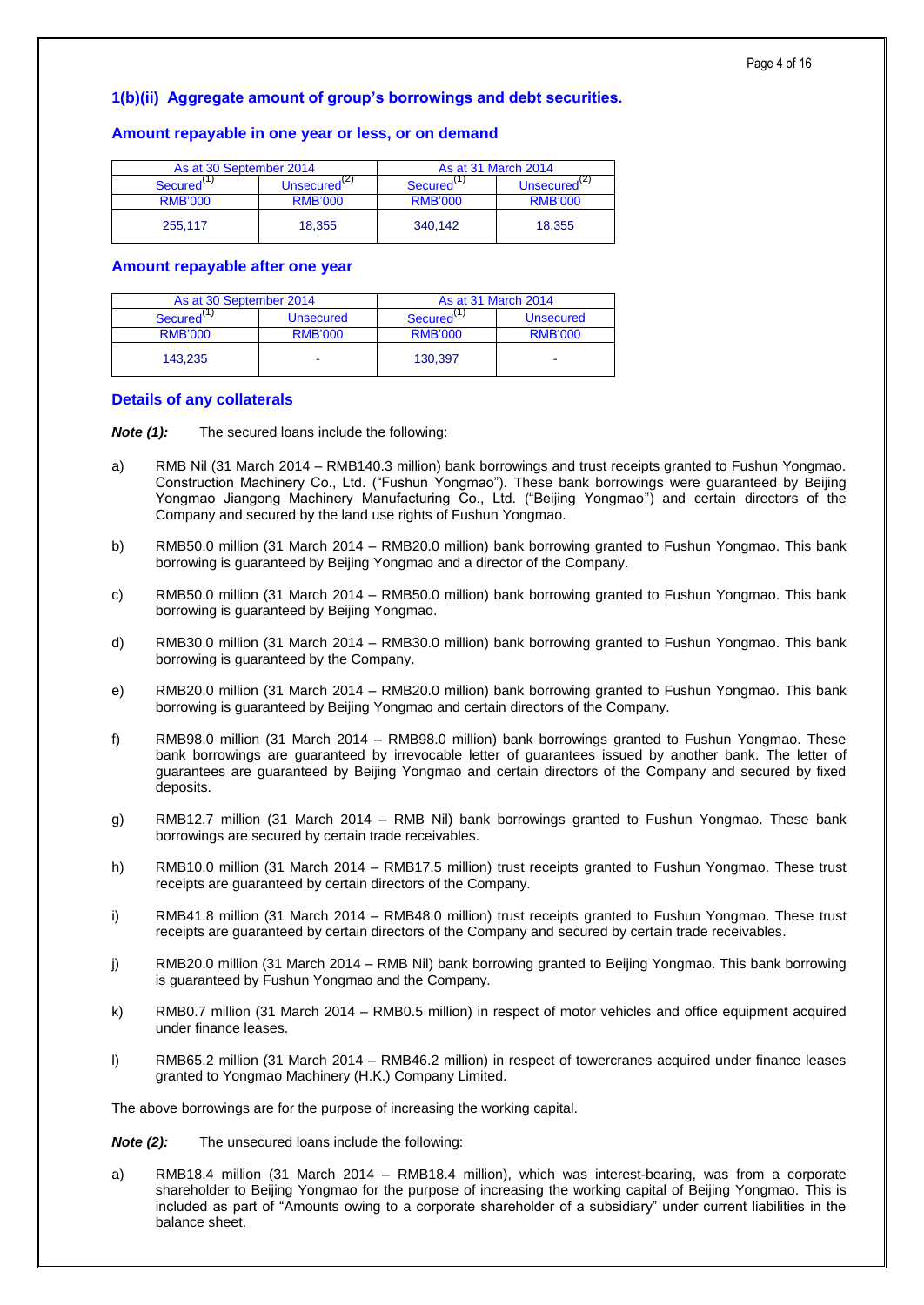# **1(c) A statement of cash flows (for the group), together with a comparative statement for the corresponding period of the immediately preceding financial year.**

|                                                                                                   | <b>Group (Second Quarter)</b>                    |                                                  | <b>Group (First Half)</b>                                   |                                                             |  |
|---------------------------------------------------------------------------------------------------|--------------------------------------------------|--------------------------------------------------|-------------------------------------------------------------|-------------------------------------------------------------|--|
|                                                                                                   | <b>RMB'000</b>                                   | <b>RMB'000</b>                                   | <b>RMB'000</b>                                              | <b>RMB'000</b>                                              |  |
|                                                                                                   | 3 months<br>ended<br>30 Sept 2014<br>(Q2 FY2015) | 3 months<br>ended<br>30 Sept 2013<br>(Q2 FY2014) | 6 months<br>ended<br>30 Sept 2014<br>(First Half<br>FY2015) | 6 months<br>ended<br>30 Sept 2013<br>(First Half<br>FY2014) |  |
| Cash flows from operating activities                                                              |                                                  |                                                  |                                                             |                                                             |  |
| Profit before taxation                                                                            | 20,640                                           | 19,215                                           | 66,685                                                      | 37,596                                                      |  |
| Adjustments for:                                                                                  |                                                  |                                                  |                                                             |                                                             |  |
| Share of results of associated companies                                                          |                                                  | (821)                                            |                                                             | (487)                                                       |  |
| Unrealised profits from sale of towercranes and towercrane<br>accessories to associated companies |                                                  | (272)                                            | (14, 452)                                                   | (531)                                                       |  |
| Amortisation of deferred capital grants                                                           | (89)                                             |                                                  | (129)                                                       |                                                             |  |
| Amortisation of intangible assets                                                                 | 25                                               | 25                                               | 50                                                          | 133                                                         |  |
| Depreciation of property, plant and equipment                                                     | 11,040                                           | 8,018                                            | 21,846                                                      | 16,131                                                      |  |
| (Gain)/loss on disposal of property, plant and equipment                                          | (128)                                            | 17                                               | (1,000)                                                     | (509)                                                       |  |
| Gain on restructuring                                                                             |                                                  |                                                  | (12,058)                                                    |                                                             |  |
| Property, plant and equipment written off                                                         |                                                  |                                                  | 3                                                           | 1,868                                                       |  |
| Allowance for inventory obsolescence                                                              |                                                  |                                                  |                                                             | 3,409                                                       |  |
| Interest expense                                                                                  | 5,480                                            | 5,930                                            | 10,972                                                      | 11,393                                                      |  |
| Interest income                                                                                   | (67)                                             | (264)                                            | (167)                                                       | (604)                                                       |  |
| Exchange translation difference                                                                   | (1,086)                                          |                                                  | (720)                                                       |                                                             |  |
| Operating profit before working capital changes                                                   | 35,815                                           | 31,848                                           | 71,030                                                      | 68,399                                                      |  |
| Decrease/(increase) in inventories <sup>1</sup>                                                   | 24,306                                           | (14, 550)                                        | (7, 825)                                                    | (26, 982)                                                   |  |
| Decrease in deferred costs                                                                        | 6,235                                            | 10,082                                           | 12,750                                                      | 17,842                                                      |  |
| Increase in operating receivables                                                                 | (69, 224)                                        | (20, 115)                                        | (10,061)                                                    | (116, 573)                                                  |  |
| (Decrease)/increase in operating payables                                                         | (51, 262)                                        | 29,913                                           | (51, 518)                                                   | 86,667                                                      |  |
| Decrease in deferred income                                                                       | (8,770)                                          | (13,087)                                         | (17, 792)                                                   | (22, 311)                                                   |  |
| Cash (used in)/generated from operations                                                          | (62,900)                                         | 24,091                                           | (3, 416)                                                    | 7,042                                                       |  |
| Interest paid                                                                                     | (5,052)                                          | (5,033)                                          | (10,005)                                                    | (10, 884)                                                   |  |
| Tax paid                                                                                          | (3,078)                                          | (2,463)                                          | (7, 372)                                                    | (5,798)                                                     |  |
| Net cash (used in)/generated from operating activities                                            | (71, 030)                                        | 16,595                                           | (20, 793)                                                   | (9,640)                                                     |  |
| Cash flows from investing activities                                                              |                                                  |                                                  |                                                             |                                                             |  |
| Acquisition of property, plant and equipment                                                      | (7, 292)                                         | (1,805)                                          | (19, 713)                                                   | (4, 131)                                                    |  |
| Proceeds from disposal of property, plant and equipment                                           | 179                                              |                                                  | 1,613                                                       | 1,497                                                       |  |
| Proceeds from government grants                                                                   | 4,927                                            |                                                  | 8,068                                                       |                                                             |  |
| Interest received                                                                                 | 67                                               | 264                                              | 167                                                         | 604                                                         |  |
| Net cash used in investing activities                                                             | (2, 119)                                         | (1,541)                                          | (9,865)                                                     | (2,030)                                                     |  |
| Cash flows from financing activities                                                              |                                                  |                                                  |                                                             |                                                             |  |
| Proceeds from borrowings <sup>2</sup>                                                             | 101,991                                          | 68,524                                           | 222,875                                                     | 249,406                                                     |  |
| Repayment of borrowings <sup>2</sup>                                                              | (61, 500)                                        | (90,000)                                         | (285, 869)                                                  | (241, 794)                                                  |  |
| Repayment of finance lease liabilities                                                            | (4, 851)                                         | (3, 113)                                         | (8, 383)                                                    | (4, 246)                                                    |  |
| Restricted bank balances                                                                          | 8,579                                            | (12, 541)                                        | 21,307                                                      | (2, 175)                                                    |  |
| (Repayment to)/receipt from associated companies                                                  |                                                  | (56)                                             |                                                             | 357                                                         |  |
| (Repayment to)/receipt from related parties                                                       |                                                  | 26                                               |                                                             |                                                             |  |
| Repayment to corporate shareholder of a subsidiary                                                | (1, 233)                                         |                                                  | (1, 233)                                                    | (1,082)                                                     |  |
| Dividends paid to non-controlling interests                                                       |                                                  |                                                  |                                                             | (232)                                                       |  |
|                                                                                                   | (409)                                            |                                                  | (409)                                                       | (195)                                                       |  |
| Dividends paid to equity holders of the Company                                                   | (11, 017)                                        | (5, 404)                                         | (11, 017)                                                   | (5,404)                                                     |  |
| Net cash generated from/(used in) financing activities                                            | 31,560                                           | (42, 564)                                        | (62, 729)                                                   | (5, 365)                                                    |  |
| Net decrease in cash and cash equivalents                                                         | (41, 589)                                        | (27, 510)                                        | (93, 387)                                                   | (17, 035)                                                   |  |
| Cash and cash equivalents at beginning of period                                                  | 86,548                                           | 106,059                                          | 138,253                                                     | 95,895                                                      |  |
| Exchange adjustments                                                                              | (298)                                            | 24                                               | (205)                                                       | (287)                                                       |  |
| Cash and cash equivalents at end of period                                                        | 44,661                                           | 78,573                                           | 44,661                                                      | 78,573                                                      |  |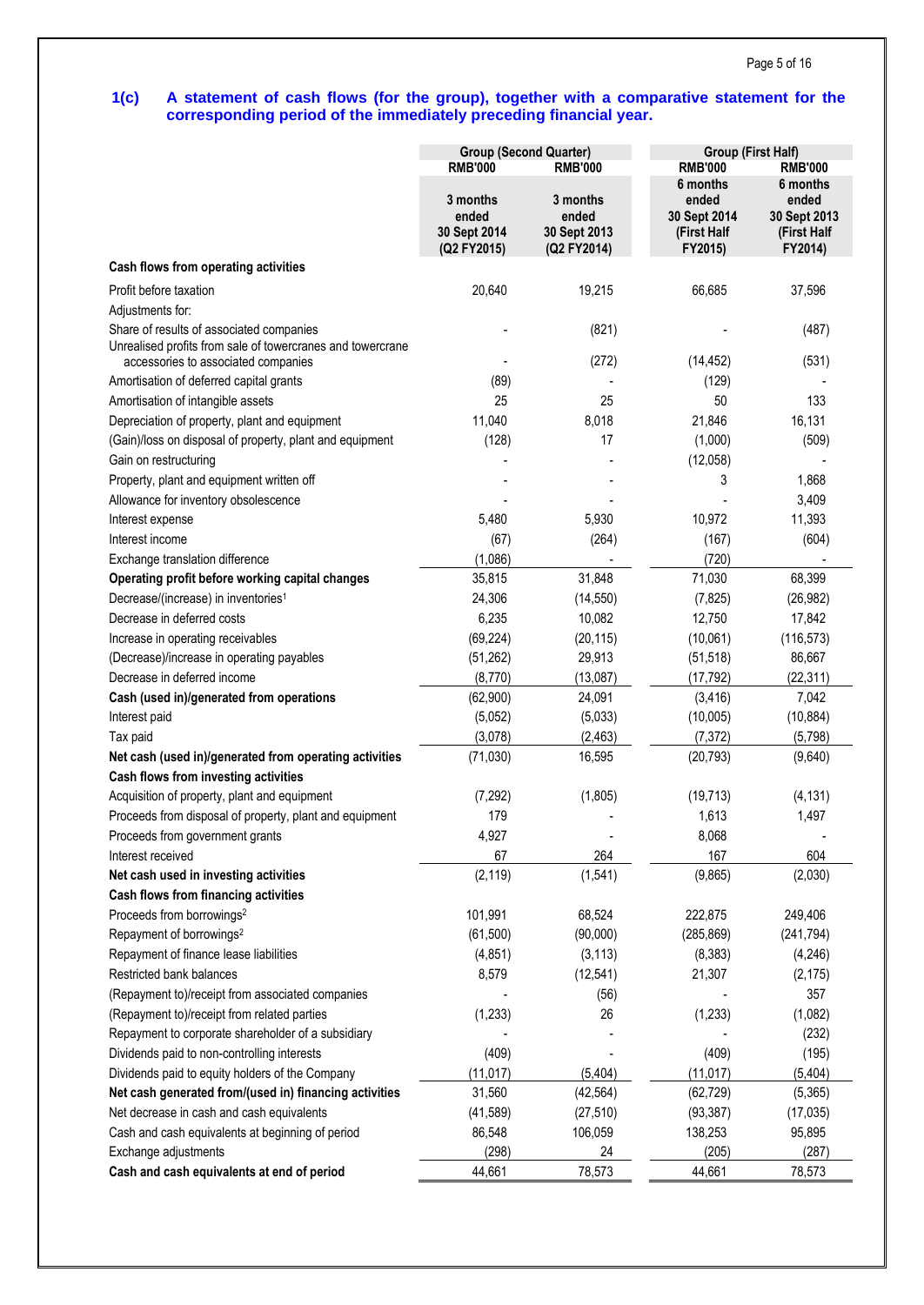### Note:

- 1. Included in decrease/(increase) in inventories for Q2 FY2015 and 1H FY2015 of RMB9.7 million and RMB14.7 million respectively, were towercranes and towercrane components and accessories that were self-constructed which were held for rental purposes and have been presented under operating activities in accordance with FRS 7.
- 2. Comparative figures have been reclassified to conform with current period's presentation and in accordance with FRS 7 Statement of Cash Flows (see Paragraph 5)

|                                       | Group                            |              |  |
|---------------------------------------|----------------------------------|--------------|--|
|                                       | <b>RMB'000</b><br><b>RMB'000</b> |              |  |
|                                       | 30 Sept 2014                     | 30 Sept 2013 |  |
| Analysis of cash and cash equivalents |                                  |              |  |
| Cash on hand                          | 476                              | 4,469        |  |
| <b>Bank balances</b>                  | 115,748                          | 118,197      |  |
|                                       | 116,224                          | 122,666      |  |
| Restricted bank balances              | (71, 563)                        | (44, 093)    |  |
|                                       | 44,661                           | 78,573       |  |
|                                       |                                  |              |  |

#### **1(d)(i) A statement (for the issuer and group) showing either (i) all changes in equity or (ii) changes in equity other than those arising from capitalisation issues and distributions to shareholders, together with a comparative statement for the corresponding period of the immediately preceding financial year. Total**

| Group                                                     | <b>Share</b><br>capital  | Merger<br>reserve        | <b>Statutory</b><br>common<br>reserve | <b>Retained</b><br>profits | Exchange<br>fluctuation<br>reserve | ι νιαι<br>attributable to<br>equity holders of<br>the Company | Non-<br>controlling<br>interests | Total<br>equity |
|-----------------------------------------------------------|--------------------------|--------------------------|---------------------------------------|----------------------------|------------------------------------|---------------------------------------------------------------|----------------------------------|-----------------|
|                                                           | <b>RMB'000</b>           | <b>RMB'000</b>           | <b>RMB'000</b>                        | <b>RMB'000</b>             | <b>RMB'000</b>                     | <b>RMB'000</b>                                                | <b>RMB'000</b>                   | <b>RMB'000</b>  |
| <b>Current year:</b>                                      |                          |                          |                                       |                            |                                    |                                                               |                                  |                 |
| <b>Balance as at</b><br>1 Apr 2014                        | 312,484                  | (26, 769)                | 55,428                                | 187,211                    | 2,194                              | 530,548                                                       | 39,801                           | 570,349         |
| Total comprehensive<br>income/(expense) for the<br>period |                          |                          | $\overline{\phantom{a}}$              | 36,153                     | (1, 574)                           | 34,579                                                        | 3,261                            | 37,840          |
| Transfer to statutory common<br>reserve                   |                          | $\overline{\phantom{a}}$ | 2,115                                 | (2, 115)                   |                                    |                                                               |                                  |                 |
| <b>Balance as at</b><br>30 Jun 2014                       | 312,484                  | (26, 769)                | 57,543                                | 221,249                    | 620                                | 565,127                                                       | 43,062                           | 608,189         |
| Total comprehensive<br>income/(expense) for the<br>period |                          |                          | $\overline{\phantom{a}}$              | 12,446                     | (723)                              | 11,723                                                        | 3,684                            | 15,407          |
| Transfer to statutory common<br>reserve                   |                          | $\overline{\phantom{a}}$ | 2,666                                 | (2,666)                    |                                    |                                                               |                                  |                 |
| <b>Dividends</b>                                          | $\overline{\phantom{a}}$ |                          | $\overline{\phantom{a}}$              | (11, 017)                  | $\overline{\phantom{a}}$           | (11, 017)                                                     | $\overline{\phantom{a}}$         | (11, 017)       |
| <b>Balance as at</b><br>30 Sept 2014                      | 312,484                  | (26, 769)                | 60,209                                | 220,012                    | (103)                              | 565,833                                                       | 46,746                           | 612,579         |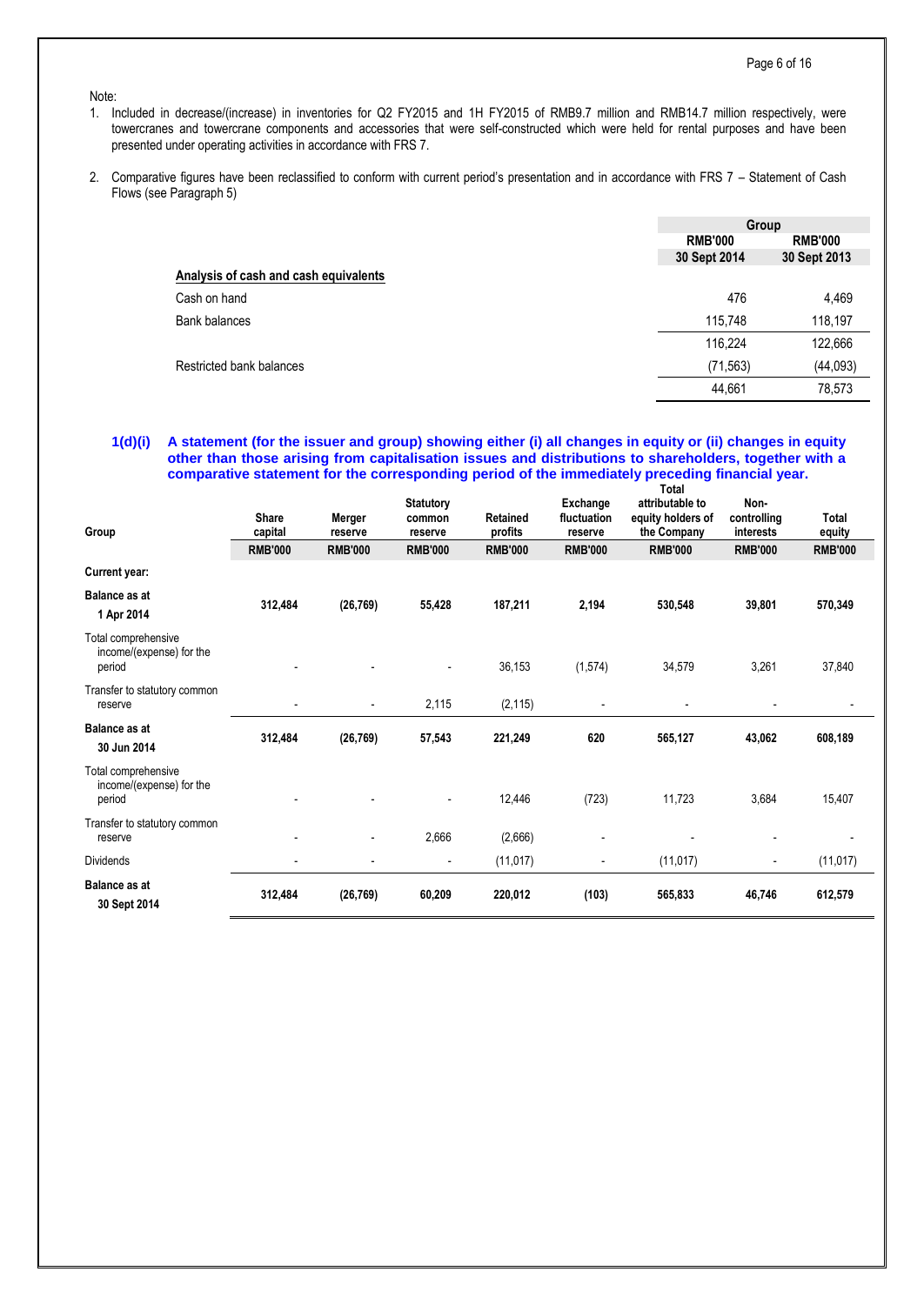Page 7 of 16

| Group                                                     | Share<br>capital | Merger<br>reserve        | <b>Statutory</b><br>common<br>reserve | <b>Retained</b><br>profits | Exchange<br>fluctuation<br>reserve | <b>Total</b><br>attributable to<br>equity holders of<br>the Company | Non-<br>controlling<br>interests | Total<br>equity |
|-----------------------------------------------------------|------------------|--------------------------|---------------------------------------|----------------------------|------------------------------------|---------------------------------------------------------------------|----------------------------------|-----------------|
|                                                           | <b>RMB'000</b>   | <b>RMB'000</b>           | <b>RMB'000</b>                        | <b>RMB'000</b>             | <b>RMB'000</b>                     | <b>RMB'000</b>                                                      | <b>RMB'000</b>                   | <b>RMB'000</b>  |
| Previous year:                                            |                  |                          |                                       |                            |                                    |                                                                     |                                  |                 |
| <b>Balance as at</b><br>1 Apr 2013                        | 312,484          | (26, 769)                | 47,024                                | 151,191                    | 1,722                              | 485,652                                                             | 18,595                           | 504,247         |
| Total comprehensive income<br>for the period              |                  |                          | $\overline{\phantom{a}}$              | 13,074                     | 11                                 | 13,085                                                              | 1,609                            | 14,694          |
| Transfer to statutory common<br>reserve                   |                  | $\blacksquare$           | 1,866                                 | (1,866)                    |                                    |                                                                     |                                  |                 |
| <b>Balance as at</b><br>30 Jun 2013                       | 312,484          | (26, 769)                | 48,890                                | 162,399                    | 1,733                              | 498,737                                                             | 20,204                           | 518,941         |
| Total comprehensive<br>income/(expense) for the<br>period |                  |                          | $\overline{\phantom{a}}$              | 14,877                     | (12)                               | 14,865                                                              | (284)                            | 14,581          |
| Transfer to statutory common<br>reserve                   |                  | $\overline{\phantom{a}}$ | 1,335                                 | (1, 335)                   |                                    |                                                                     | $\overline{a}$                   |                 |
| <b>Dividends</b>                                          |                  | -                        | $\overline{\phantom{a}}$              | (5,404)                    |                                    | (5, 404)                                                            | $\overline{\phantom{a}}$         | (5,404)         |
| <b>Balance as at</b><br>30 Sept 2013                      | 312,484          | (26, 769)                | 50,225                                | 170,537                    | 1,721                              | 508,198                                                             | 19,920                           | 528,118         |

| Company                                    | <b>Share</b><br>capital | <b>Retained</b><br>profits | <b>Total equity</b> |
|--------------------------------------------|-------------------------|----------------------------|---------------------|
|                                            | <b>RMB'000</b>          | <b>RMB'000</b>             | <b>RMB'000</b>      |
| Current year:                              |                         |                            |                     |
| Balance as at 1 Apr 2014                   | 312,484                 | 97,406                     | 409,890             |
| Total comprehensive income for the period  | $\blacksquare$          | 8,981                      | 8,981               |
| Balance as at 30 Jun 2014                  | 312,484                 | 106,387                    | 418,871             |
| Total comprehensive income for the period  |                         | 2,739                      | 2,739               |
| <b>Dividends</b>                           |                         | (11, 017)                  | (11, 017)           |
| Balance as at 30 Sept 2014                 | 312,484                 | 98,109                     | 410,593             |
|                                            |                         |                            |                     |
| Company                                    | <b>Share</b><br>capital | Retained<br>profits        | <b>Total equity</b> |
|                                            | <b>RMB'000</b>          | <b>RMB'000</b>             | <b>RMB'000</b>      |
| Previous year:                             |                         |                            |                     |
| Balance as at 1 Apr 2013                   | 312,484                 | 35,963                     | 348,447             |
| Total comprehensive expense for the period |                         | (592)                      | (592)               |
| Balance as at 30 Jun 2013                  | 312,484                 | 35,371                     | 347,855             |
| Total comprehensive expense for the period |                         | (754)                      | (754)               |
| <b>Dividends</b>                           |                         | (5,404)                    | (5, 404)            |
|                                            |                         |                            |                     |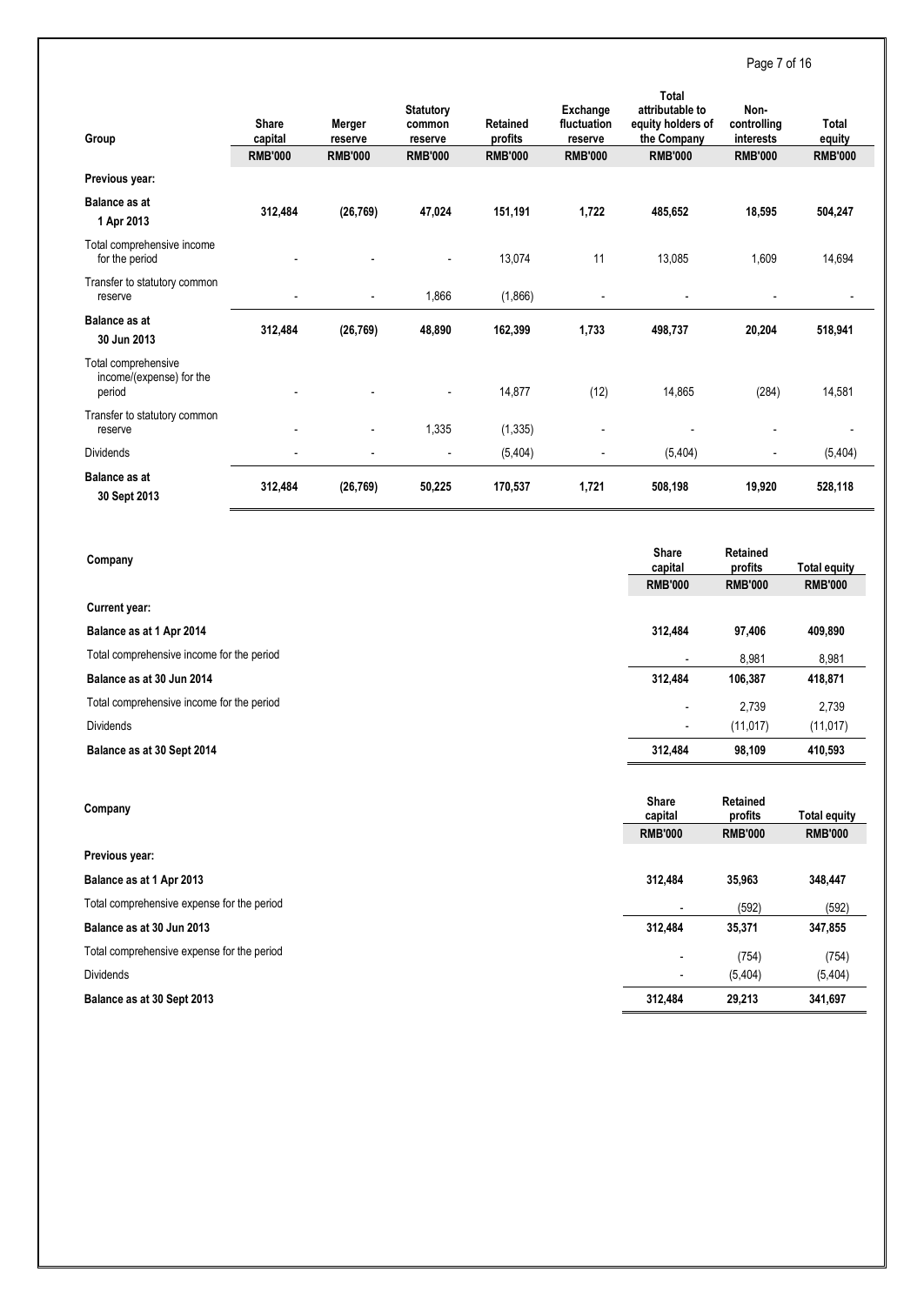**1(d)(ii) Details of any changes in the company's share capital arising from rights issue, bonus issue, share buy-backs, exercise of share options or warrants, conversion of other issues of equity securities, issue of shares for cash or as consideration for acquisition or for any other purpose since the end of the previous period reported on. State also the number of shares that may be issued on conversion of all the outstanding convertibles, as well as the number of shares held as treasury shares, if any, against the total number of issued shares excluding treasury shares of the issuer, as at the end of the current financial period reported on and as at the end of the corresponding period of the immediately preceding financial year.**

There was no change in the Company's share capital arising from rights issue, bonus issue, share buy-backs, exercise of share options or warrants, conversion of other issues of equity securities, issue of shares for cash or as consideration for acquisition or for any other purpose in Q2 FY2015 or Q2 FY2014.

The total number of shares issued by the Company is 443,750,000 as at 30 September 2014 (30 September 2013 – 443,750,000).

There was no outstanding convertible or treasury share as at 30 September 2014 (30 September 2013 – Nil).

#### **1(d)(iii) To show the total number of issued shares excluding treasury shares as at the end of the end of the current financial period and as at the end of the immediately preceding year.**

|                                          | 30 September 2014 | 31 March 2014 |  |
|------------------------------------------|-------------------|---------------|--|
| Total number of issued shares (excluding | 443.750.000       | 443.750.000   |  |
| treasury shares)                         |                   |               |  |

### **1(d)(iv) A statement showing all sales, transfers, disposal, cancellation and/or use of treasury shares as at the end of the current financial period reported on.**

There was no sale, transfer, disposal, cancellation and/or use of treasury shares as at 30 September 2014 (30 September 2013 – Nil).

**2. Whether the figures have been audited or reviewed and in accordance with which auditing standard or practice.**

The figures have not been audited or reviewed by the auditors.

### **3. Where the figures have been audited or reviewed, the auditors' report (including any qualifications or emphasis of a matter).**

Not applicable.

# **4. Whether the same accounting policies and methods of computation as in the issuer's most recently audited annual financial statements have been applied.**

The Group has adopted the same accounting policies and method of computation as the audited financial statements for the financial year ended 31 March 2014 except that the Group has adopted all the new and revised FRS and INT FRS that are relevant to its operations and effective for annual periods beginning on 1 April 2014.

The adoption of these new or revised FRS and INT FRS did not result in substantial changes to the Group's accounting policies nor any significant impact on these financial statements.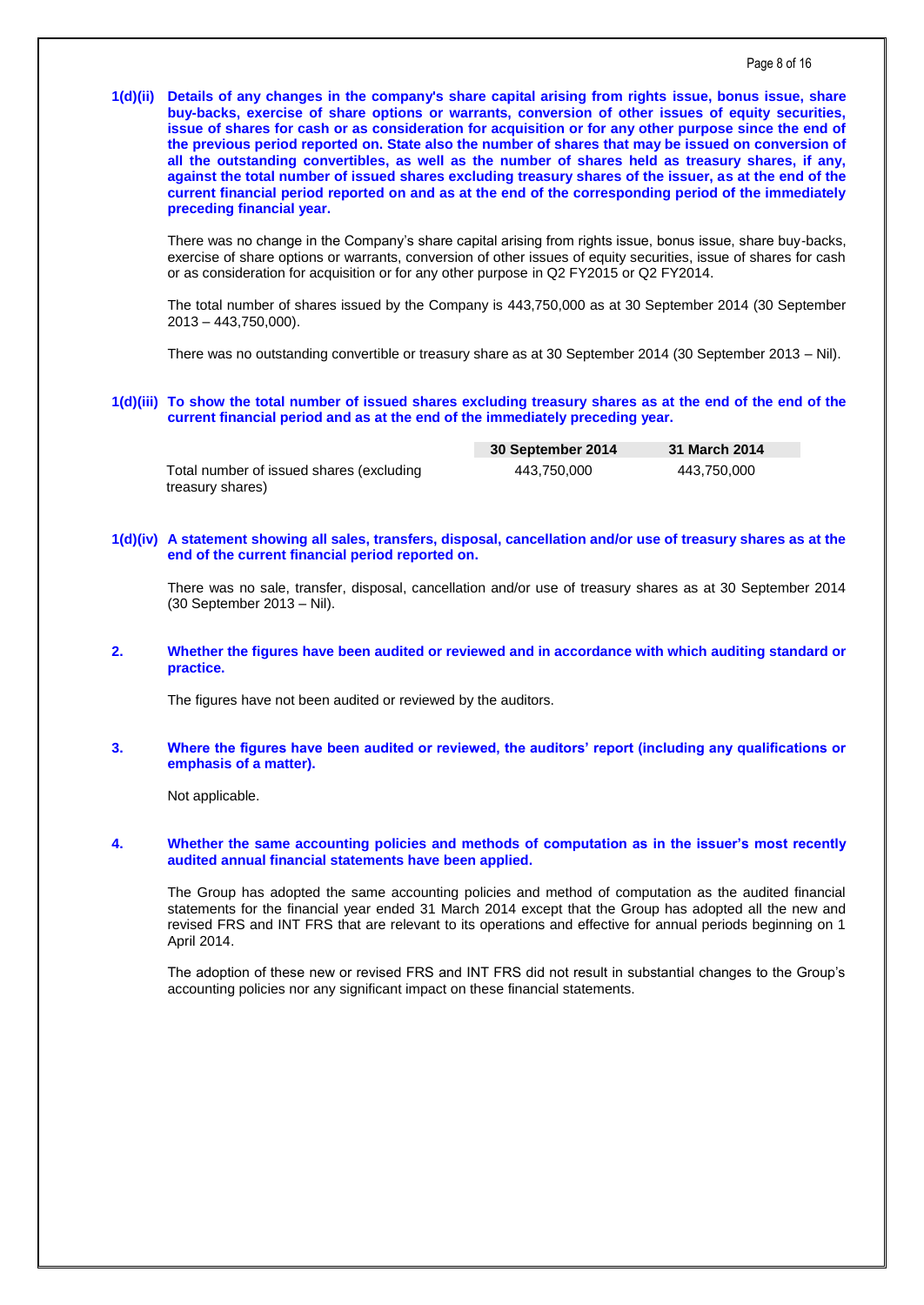Certain comparative figures in the consolidated statement of cash flows have been reclassified to conform with current period's presentation and in accordance with FRS 7 – Statement of Cash Flows:

|                                                     | <b>Group (Second Quarter)</b><br><b>RMB'000</b><br><b>RMB'000</b> |                                                  | Group (First Half)                                          |                                                             |  |
|-----------------------------------------------------|-------------------------------------------------------------------|--------------------------------------------------|-------------------------------------------------------------|-------------------------------------------------------------|--|
|                                                     |                                                                   |                                                  | <b>RMB'000</b>                                              | <b>RMB'000</b>                                              |  |
|                                                     | 3 months<br>ended<br>30 Sept 2013<br>(Q2 FY2014)                  | 3 months<br>ended<br>30 Sept 2013<br>(Q2 FY2014) | 6 months<br>ended<br>30 Sept 2013<br>(First Half<br>FY2014) | 6 months<br>ended<br>30 Sept 2013<br>(First Half<br>FY2014) |  |
|                                                     | As restated                                                       | As reported                                      | As restated                                                 | As reported                                                 |  |
| Proceeds from borrowings<br>Repayment of borrowings | 68.524<br>(90,000)                                                | (21, 476)                                        | 249.406<br>(241,794)                                        | 7,612                                                       |  |

Borrowings in Q2 FY2014 and 1H FY2014 as reported previously were presented net of proceeds and repayments as these were considered short-term in nature for working capital purposes. It was reclassified to disclose gross proceeds and repayments of borrowings to be in line with FRS 7 as most of the borrowings exceeded 3 months.

# **5. If there are any changes in the accounting policies and methods of computation, including any required by an accounting standard, what has changed, as well as the reasons for, and the effect of, the change.**

Please refer to Para 4 above.

**6. Earnings per ordinary share of the group for the current financial period reported on and the corresponding period of the immediately preceding financial year, after deducting any provision for preference dividends.**

|                                                                                                   | <b>Group (Second Quarter)</b>                    |                                                  | Group (First Half)<br><b>RMB'000</b>                        |                                                             |  |
|---------------------------------------------------------------------------------------------------|--------------------------------------------------|--------------------------------------------------|-------------------------------------------------------------|-------------------------------------------------------------|--|
|                                                                                                   |                                                  | <b>RMB'000</b>                                   |                                                             |                                                             |  |
|                                                                                                   | 3 months<br>ended<br>30 Sept 2014<br>(Q2 FY2015) | 3 months<br>ended<br>30 Sept 2013<br>(Q2 FY2014) | 6 months<br>ended<br>30 Sept 2014<br>(First Half<br>FY2015) | 6 months<br>ended<br>30 Sept 2013<br>(First Half<br>FY2014) |  |
| Earnings of the Group, after deducting any<br>provision for preference dividends (in<br>RMB'000): | 12.446                                           | 14.877                                           | 48.599                                                      | 27.951                                                      |  |
| Weighted average no. of shares used in<br>computation of basic earning per shares                 | 443,750,000                                      | 443.750.000                                      | 443.750.000                                                 | 443.750.000                                                 |  |
| Earnings per share (in cents RMB)                                                                 |                                                  |                                                  |                                                             |                                                             |  |
| (a) Based on weighted average number of<br>ordinary shares on issue                               | 2.80                                             | 3.35                                             | 10.95                                                       | 6.30                                                        |  |
| On a fully diluted basis<br>(b)                                                                   | 2.80                                             | 3.35                                             | 10.95                                                       | 6.30                                                        |  |

- **7. Net asset value (for the issuer and group) per ordinary share based on the total number of issued shares excluding treasury shares of the issuer at the end of the:**
	- **(a) current financial period reported on; and (b) immediately preceding financial year.**

|                                    |                 | Group          |                 | Company        |  |
|------------------------------------|-----------------|----------------|-----------------|----------------|--|
|                                    | 30 Sept<br>2014 | 31 Mar<br>2014 | 30 Sept<br>2014 | 31 Mar<br>2014 |  |
| Net asset value per ordinary share |                 |                |                 |                |  |
| (RMB cents)                        | 127.51          | 119.56         | 92.53           | 92.37          |  |

Net asset value per share for the Group and the Company for 30 September 2014 and 31 March 2014 has been computed based on shareholders' equity as at the respective dates and the number of shares of 443,750,000 ordinary shares.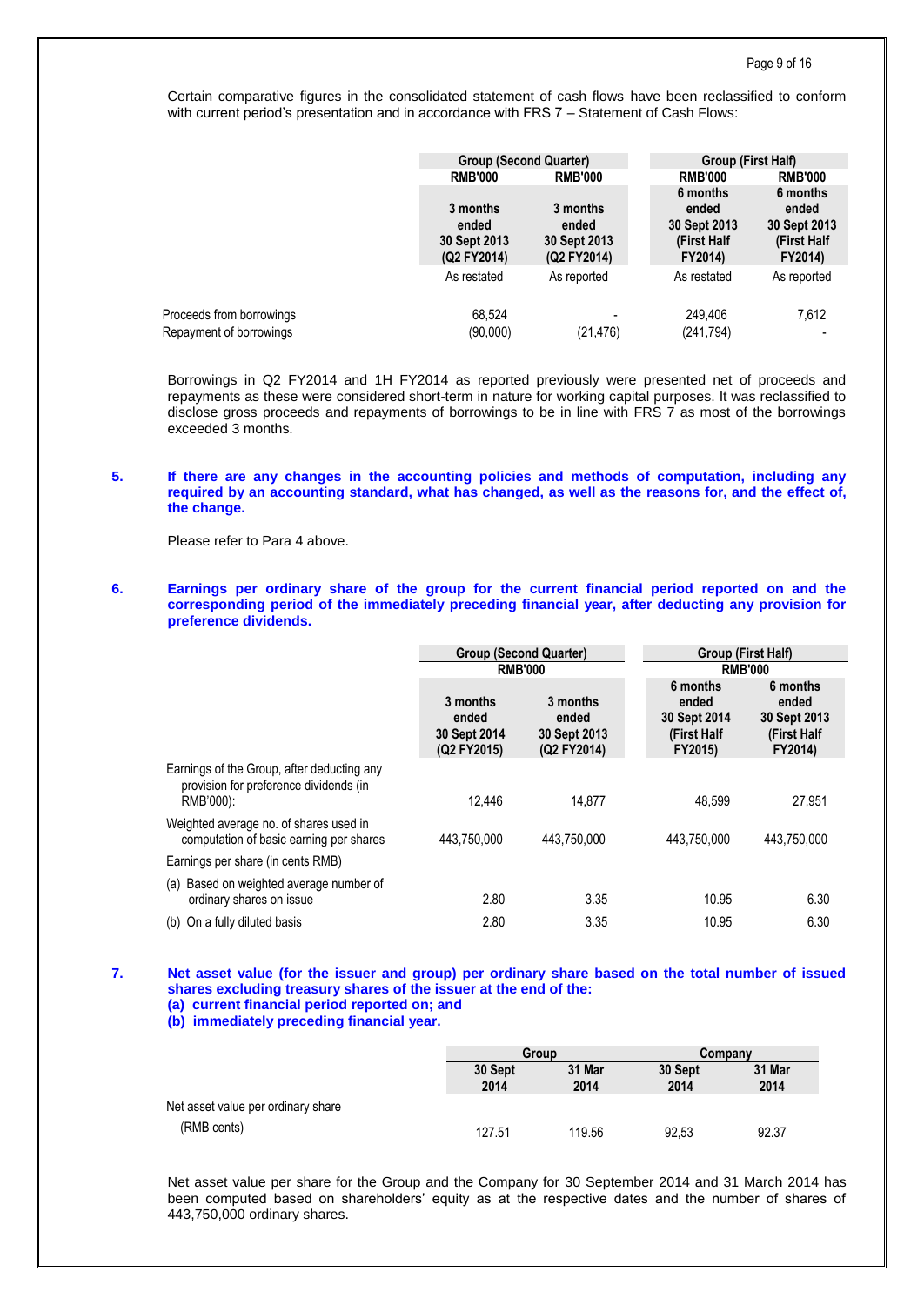- **8. A review of the performance of the group, to the extent necessary for a reasonable understanding of the group's business. It must include a discussion of the following:**
	- **(a) any significant factors that affected the turnover, costs, and earnings of the group for the current financial period reported on, including (where applicable) seasonal or cyclical factors; and**
	- **(b) any material factors that affected the cash flow, working capital, assets or liabilities of the group during the current financial period reported on.**

### **REVIEW OF INCOME STATEMENT OF THE GROUP**

### **Second Quarter FY2015 ("Q2 FY2015") vs Second Quarter FY2014 ("Q2 FY2014")**

### **Revenue**

Group revenue decreased 5.4% to RMB219.5 million in Q2 FY2015 as compared to RMB232.1 million in Q2 FY2014 mainly due to decrease in the PRC sales by 31.9% as a result of weaker domestic demand due to the ongoing property slowdown in many PRC cities. However, sales in Africa, Europe, Asia (outside the PRC) and Middle East grew by 292.2%, 156.7%, 48.6% and 35.1% respectively due to higher demand for our products and services especially in Nigeria, Finland, Singapore, Hong Kong, Macau and Middle East. Overall, PRC sales still made the largest turnover contribution to the Group, amounting to 48.7% of revenue in Q2 FY2015 as compared to 67.6% of revenue in Q2 FY2014.

#### **Gross profit and gross profit margin**

Gross profit increased 4.4% to RMB63.0 million in Q2 FY2015 from RMB60.4 million in Q2 FY2014. The increase was mainly due to higher average gross profit margin despite the lower revenue in Q2 FY2015.

Average gross profit margin increased to 28.7% in Q2 FY2015 from 26.0% in Q2 FY2014 mainly due to higher overseas sales and rental income which typically generated higher gross profit margin.

# **Other income**

Other income decreased 43.8% to RMB0.4 million in Q2 FY2015 from RMB0.7 million in Q2 FY2014 mainly due to decrease in interest income and sale of scrap materials.

### **Operating expenses**

Total operating expenses increased slightly to RMB42.8 million in Q2 FY2015 as compared to RMB42.7 million in Q2 FY2014.

Distribution costs decreased 10.5% to RMB14.4 million in Q2 FY2015 as compared to RMB16.1 million in Q2 FY2014 mainly due to reclassification of Q1 FY2015 direct service cost to cost of sales. In addition, freight and transportation charges decreased as a result of lower sales. These are partly offset by inclusion of employee costs from the newly acquired subsidiaries, Eastime Engineering Limited ("EEL") and Eastime Engineering (Macau) Co., Ltd ("EEM") since October 2013.

Administrative expenses increased 5.4% to RMB20.4 million in Q2 FY2015 as compared to RMB19.3 million in Q2 FY2014 mainly due to higher administrative expenses contributed by EEL and EEM. The increase was also due to higher depreciation and entertainment expenses.

Other operating expenses increased 88.3% to RMB2.5 million in Q2 FY2015 as compared to RMB1.3 million in Q2 FY2014 mainly due to increase in bank charges and exchange loss.

The exchange loss arose mainly from the weakening of Singapore dollars ("SGD") against Chinese Yuan ("RMB") due to net SGD assets in the Company's books and RMB liabilities in the Singapore subsidiary's books.

In line with the lower borrowings and effective interest rate, finance costs decreased 7.6% to RMB5.5 million in Q2 FY2015 as compared to RMB5.9 million in Q2 FY2014.

### **Share of results of associated companies**

There was no share of results of associated companies in Q2 FY2015 as the associated companies ceased to be the associated companies of the Group in April 2014 upon the completion of the restructuring (see Paragraph 8 – Other income under 1H FY2015).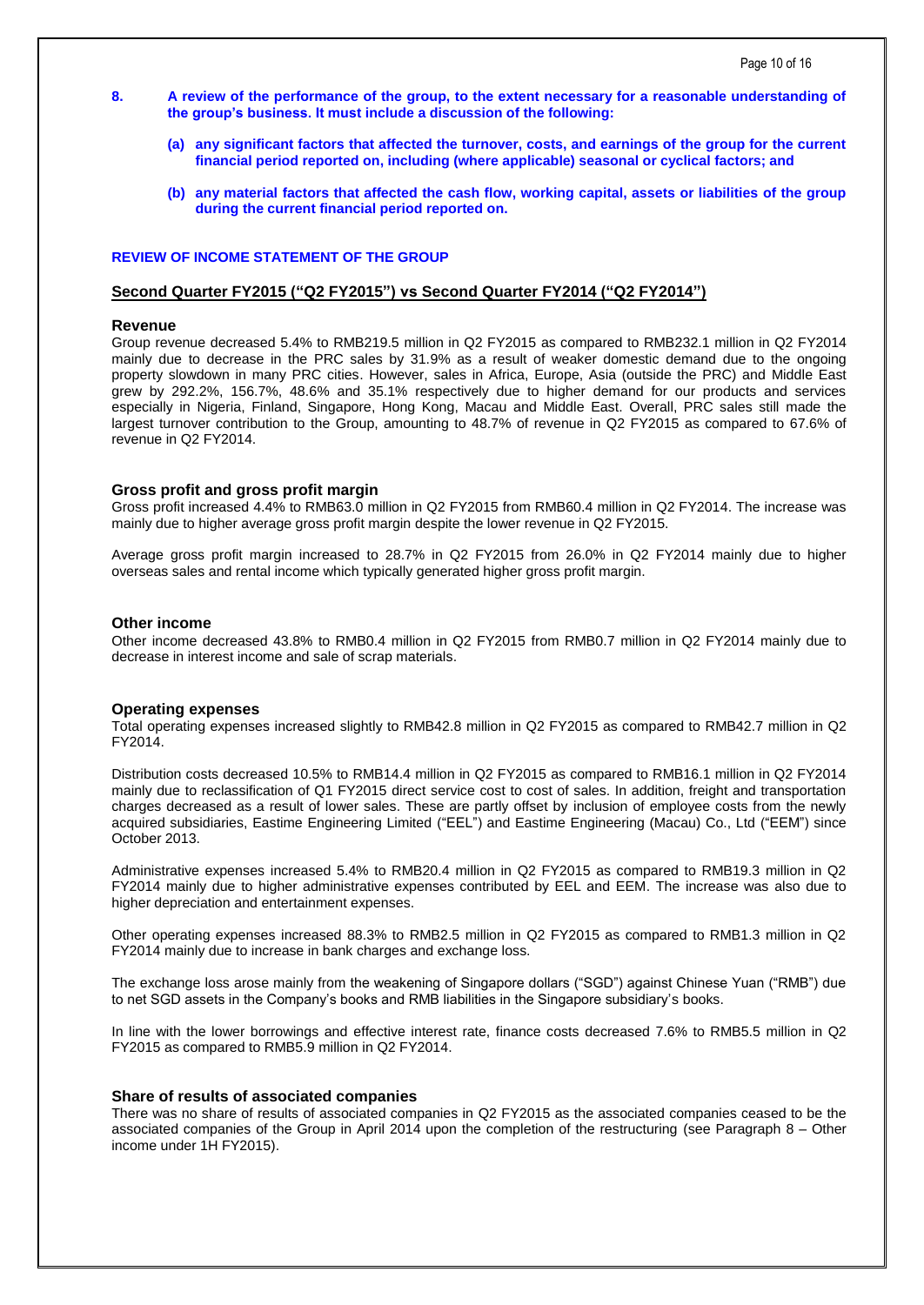# **Taxation**

Income tax expense decreased 9.6% to RMB4.2 million in Q2 FY2015 despite the increase in profit before taxation mainly due to losses incurred in the Company which increased the effective tax rate in Q2 FY2014.

#### **Profit before taxation and Net profit attributable to equity holders of the Company**

Profit before taxation increased 7.4% to RMB20.6 million in Q2 FY2015 from RMB19.2 million in Q2 FY2014 mainly due to higher gross profit, partly offset by no share of results of associated companies.

Net profit attributable to equity holders of the Company decreased 16.3% to RMB12.4 million in Q2 FY2015 from RMB14.9 million in Q2 FY2014 despite an increase in profit before taxation and lower income tax expense mainly due to higher profits attributable to non-controlling interests.

# **First Half FY2015 ("1H FY2015") vs First Half FY2014 ("1H FY2014")**

### **Revenue**

Group revenue decreased 8.5% to RMB449.1 million in 1H FY2015 as compared to RMB490.6 million in 1H FY2014 mainly due to decrease in the PRC sales by 31.8% as a result of weaker domestic demand due to the ongoing property slowdown in many PRC cities. However, sales in Europe, Africa, Middle East and Asia (outside the PRC) grew by 288.4%, 266.4%, 92.8% and 30.5% respectively due to higher demand for our products and services especially in Russia, Finland, Nigeria, Middle East, Hong Kong, Macau and Myanmar. Overall, PRC sales still formed the bulk of the turnover of the Group, amounting to 53.5% of revenue in 1H FY2015 as compared to 71.8% of revenue in 1H FY2014.

### **Gross profit and gross profit margin**

Gross profit increased 11.2% to RMB135.5 million in 1H FY2015 from RMB121.9 million in 1H FY2014. The increase was mainly due to higher average gross profit margin despite the lower revenue in 1H FY2015. In addition, the increase in gross profit was partly due to accounting recognition of unrealised profits of RMB14.5 million in Q1 FY2015 from previous sale of towercranes and towercrane accessories to associated companies. This was realised upon disposal of the associated companies in accordance with FRS 28 - Investments in Associates and Joint Ventures (see also Paragraph 8 – Other income below).

Average gross profit margin increased to 30.2% in 1H FY2015 from 24.8% in 1H FY2014 mainly due to higher overseas sales and rental income which typically generated higher gross profit margin. In addition, there was no provision for stock obsolescence in 1H FY2015 as compared to 1H FY2014.

# **Other income**

Other income increased 619.3% to RMB13.6 million in 1H FY2015 mainly due to the resultant gain of RMB12.1 million upon the completion of the Restructuring with Tat Hong Holdings Ltd per our announcement dated 30 April 2014. Both Tat Hong Zhaomao Investment Co., Ltd ("THZMI") and Beijing Tat Hong Zhaomao Equipment Rental Co., Ltd (together with Sichuan Tat Hong Yuanzheng Machinery Construction Co., Ltd.) ceased to be the associated companies of the Company and the Group. The Company and the Group now holds 11.6% of the enlarged share capital of Tat Hong Equipment (China) Pte Ltd which is classified as non-current available-for-sale financial assets at its fair value.

### **Operating expenses**

Total operating expenses decreased 4.8% to RMB82.5 million in 1H FY2015 as compared to RMB86.7 million in 1H FY2014.

Distribution costs increased slightly to RMB32.4 million in 1H FY2015 as compared to RMB32.2 million in 1H FY2014 mainly due to inclusion of employee costs from the newly acquired subsidiaries, EEL and EEM since October 2013. This was partly offset by lower freight and transportation charges as a result of lower sales.

Administrative expenses increased 1.1% to RMB38.9 million in 1H FY2015 as compared to RMB38.5 million in 1H FY2014 mainly due to higher administrative expenses contributed by EEL and EEM. The increase was also due to higher depreciation and entertainment expenses.

Other operating expenses decreased 94.5% to RMB0.3 million in 1H FY2015 as compared to RMB4.6 million in 1H FY2014 mainly due to exchange gain and lower property, plant and equipment written off partly offset by higher bank charges. In addition, there was no allowance for impairment of trade receivables in 1H FY2015 as compared to 1H FY2014.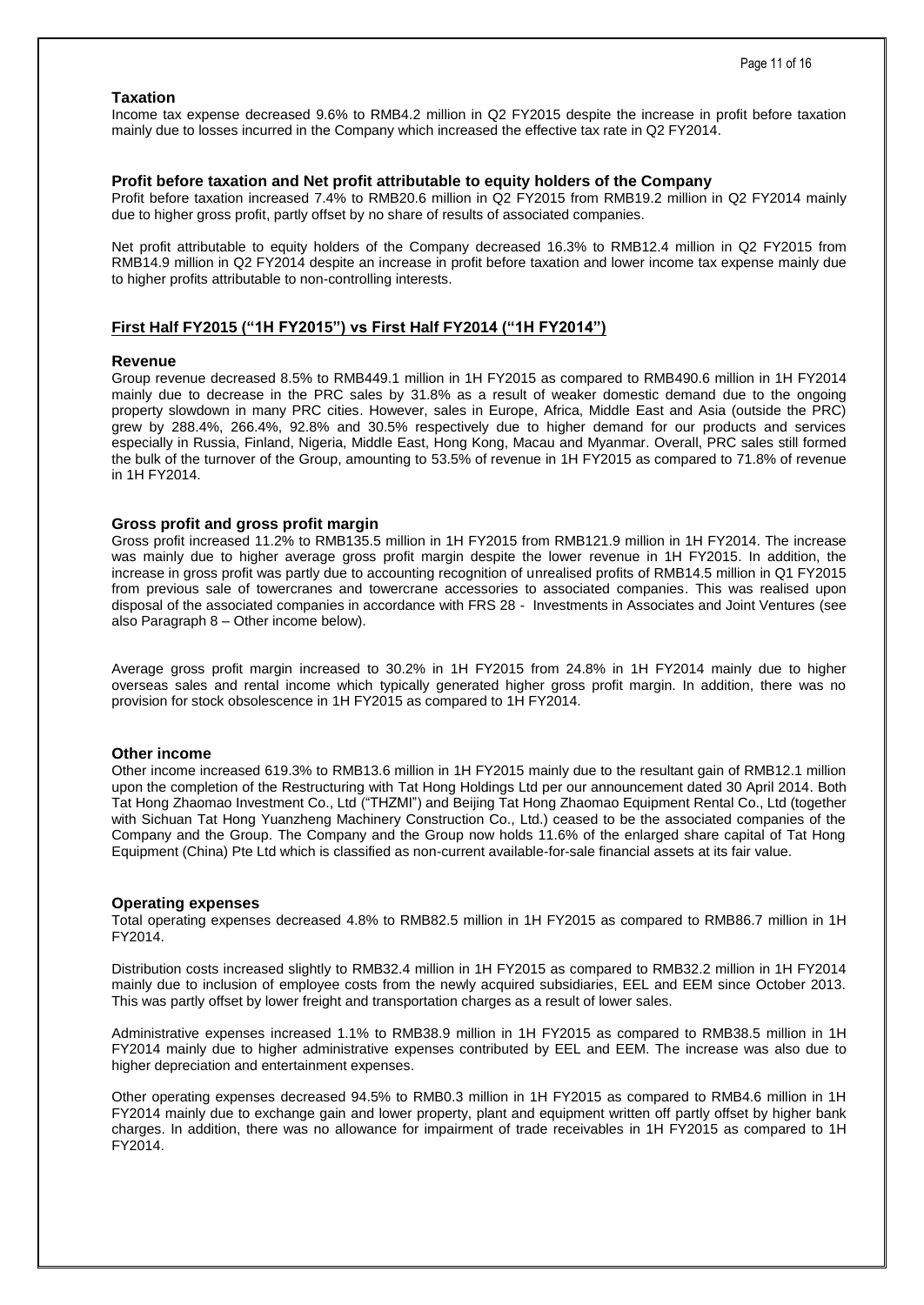The exchange gain arose mainly from:

- a) the strengthening of RMB against SGD due to net SGD liabilities in the PRC books; and
- b) the strengthening of USD against RMB due to net USD assets in the PRC books in Q1 FY2015 as a result of USD received for the disposal of THZMI shares by a subsidiary.

In line with the lower borrowings and effective interest rate, finance costs decreased 3.7% to RMB11.0 million in 1H FY2015 as compared to RMB11.4 million 1H FY2014.

# **Share of results of associated companies**

There was no share of results of associated companies in 1H FY2015 as the associated companies ceased to be the associated companies of the Group in April 2014 upon the completion of the restructuring (see Paragraph 8 – Other income above).

### **Taxation**

In line with higher profit for the financial period, income tax expense increased 30.6% to RMB10.9 million in 1H FY2015 from RMB8.3 million in 1H FY2014.

### **Profit before taxation and Net profit attributable to equity holders of the Company**

Profit before taxation increased 77.4% to RMB66.7 million in 1H FY2015 from RMB37.6 million in 1H FY2014 and net profit attributable to equity holders of the Company increased 73.9% to RMB48.6 million in 1H FY2015 from RMB28.0 million in 1H FY2014. This was mainly due to higher gross profit, other income and lower operating expenses, partly offset by higher income tax expense for the financial period.

### **REVIEW OF FINANCIAL POSITION OF THE GROUP**

#### **Non-current Assets**

Non-current assets increased by RMB24.7 million to RMB554.4 million as at 30 September 2014 mainly due to the investment in Tat Hong Equipment (China) Pte Ltd classified as available-for-sale financial assets at its fair value upon the completion of the restructuring (see Paragraph 8 – Other income under 1H FY2015) and property, plant and equipment acquired.

Non-current trade and other receivables related to non-current portion of housing loans made to employees as part of the Company's human resource strategy to retain staff. The amounts which are expected to be repaid for periods longer than 12 months after the end of the reporting period are classified as non-current.

Deferred costs related to the corresponding non-current portion cost of sales relating to revenue deferred (See Note on deferred income below).

Deferred tax assets arose mainly from deferred income, provisions and elimination of unrealised profits in intragroup sales.

# **Current Assets**

Current assets decreased by RMB122.7 million to RMB976.8 million as at 30 September 2014 mainly due to lower trade and other receivables, inventories and deferred costs, partly offset by higher amounts owing by related parties.

Trade and other receivables decreased by RMB40.6 million mainly due to decrease in trade receivables in line with lower domestic revenue and repayment from customers during the financial period and lower advance payment made to suppliers of raw materials.

Inventories decreased by RMB3.9 million mainly due to self-constructed towercranes used for rental purposes transferred to property, plant and equipment.

Amounts owing by related parties increased by RMB47.3 million mainly due to sales made during the financial period and slower repayment of trade debts from related parties. Subsequent to 30 September 2014, approximately RMB48.0 million was received.

Deferred costs related to the corresponding current portion cost of sales relating to revenue deferred (See Note on deferred income below).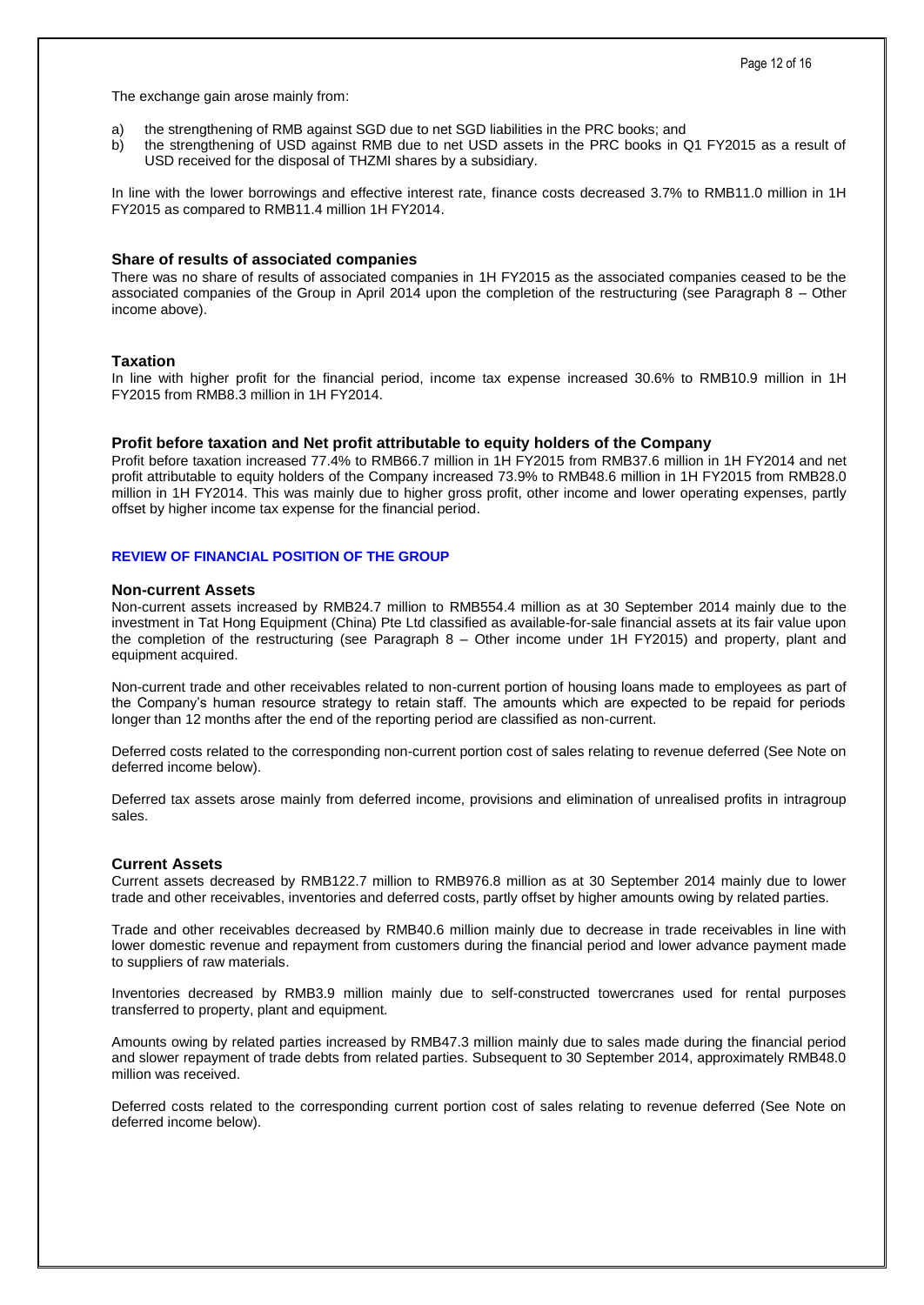# **Non-current Liabilities**

Non-current liabilities increased by RMB15.2 million to RMB200.0 million as at 30 September 2014 mainly due to increased borrowings used for financing towercrane rental fleet in Hong Kong and Macau and deferred capital grants. These were partly offset by lower deferred income as a result of repayment by customers to financial institutions (See Note on deferred income below).

Deferred capital grants related to government grants received for the acquisition of land use rights undertaken by the Group's subsidiary in the PRC. Deferred capital grants is amortised over the useful lives of the land use rights. The amounts which are expected to be amortised for periods longer than 12 months after the end of the reporting period are classified as non-current.

### **Current Liabilities**

Current liabilities decreased by RMB155.4 million to RMB718.6 million as at 30 September 2014 mainly due to decrease in trade and other payables, borrowings and deferred income.

Trade and other payables decreased by RMB49.4 million mainly due to lower trade and bills payables in line with the lower purchases, and lower advance payments by customers as a result of lower sales.

Borrowings decreased by RMB85.0 million mainly due to repayments of borrowings during the financial period.

Deferred income included RMB28.4 million of revenue deferred due to uncertainty in the timing of the consideration for the delivery of goods made to the customer. Owing to the uncertainty, the amount of the unpaid sum owed by the customer to the financial institution is deferred and recognised as revenue when the uncertainty is removed. The deferred costs, as mentioned under non-current and current assets above, related to the amount carried in the statement of financial position to the extent that revenue has been deferred. The decrease in deferred income, from RMB46.2 million as at 31 March 2014, was mainly due to repayment by customers to financial institutions.

Deferred capital grants related to the corresponding current portion of government grants received for the acquisition of land use rights (See Note on deferred capital grants under non-current liabilities above).

### **Total Equity**

As at 30 September 2014, the Group's total equity amounted to RMB612.6 million. The increase was mainly due to net profits of RMB55.8 million for 1H FY2015, partly offset by dividends paid.

# **REVIEW OF CASHFLOW STATEMENT**

# **Q2 FY2015 vs Q2 FY2014**

The Group reported a net decrease in cash and cash equivalents amounting to RMB41.6 million in Q2 FY2015 mainly due to:

- a) Net cash used in operating activities in Q2 FY2015 of RMB71.0 million mainly from slower repayment of trade debts by related parties and decrease in trade payables as a result of lower purchases;
- b) Net cash used in investing activities of RMB2.1 million from the purchase of renovation and machinery partly offset by government grants received relating to the acquisition of land use rights; and
- c) Net cash generated from financing activities of RMB31.6 million mainly from net proceeds from borrowings and lower restricted bank balances, partly offset by repayment to related parties and dividends paid.

# **1H FY2015 vs 1H FY2014**

The Group reported a net decrease in cash and cash equivalents amounting to RMB93.4 million in 1H FY2015 mainly due to:

- a) Net cash used in operating activities in 1H FY2015 of RMB20.8 million mainly from decrease in operating payables due to lower purchases and increase in operating receivables due to slower repayment of trade debts by related parties;
- b) Net cash used in investing activities of RMB9.9 million from the purchase of plant structure, machinery, renovation and motor vehicle, partly offset by government grants received relating to the acquisition of land use rights and sales proceeds received mainly from the disposal of machinery; and
- c) Net cash used in financing activities of RMB62.7 million from net repayment of borrowings and dividends paid, partly offset by lower restricted bank balances.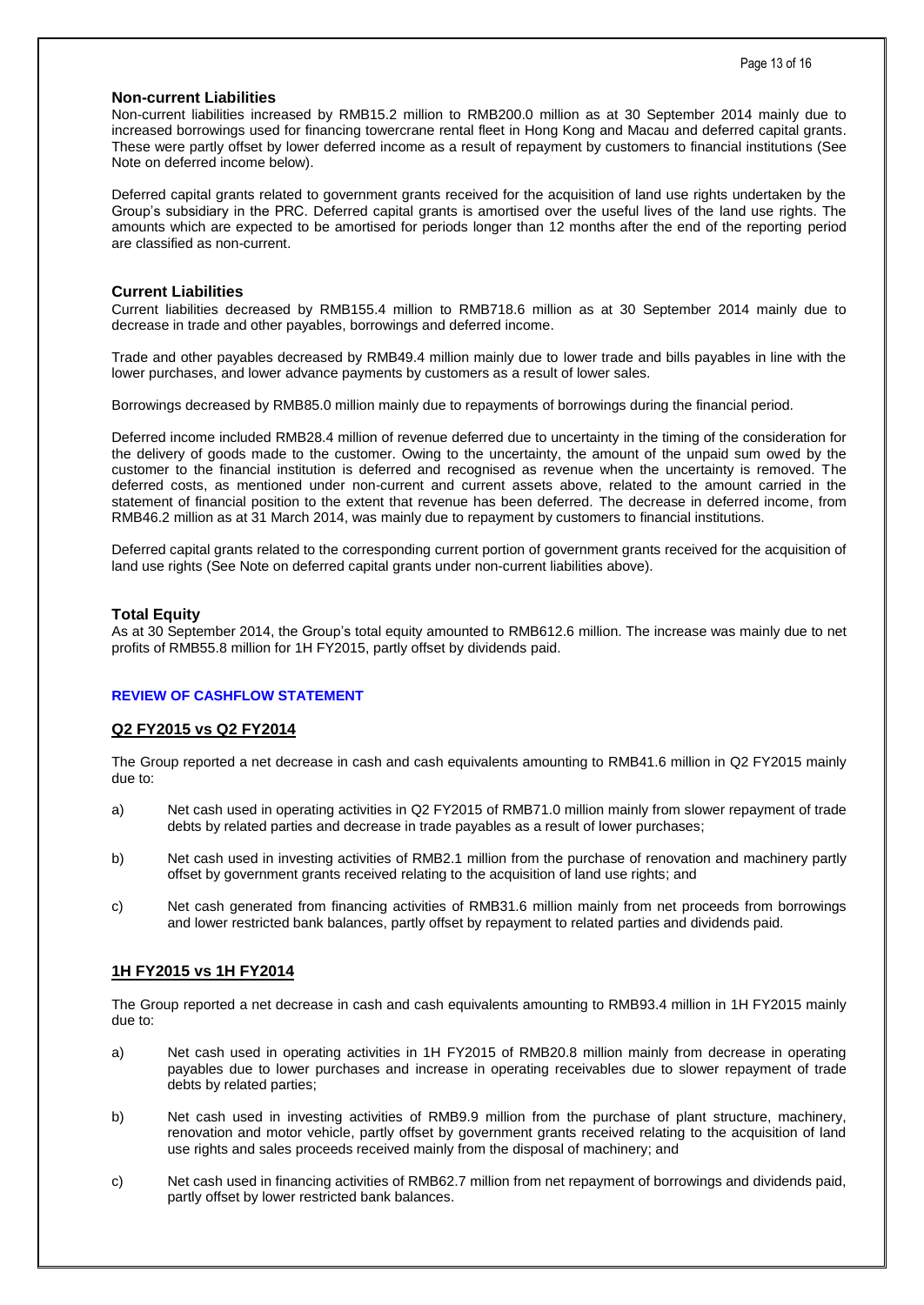# **9. Where a forecast, or a prospect statement, has been previously disclosed to shareholders, any variance between it and the actual results.**

NA

# **10. A commentary at the date of the announcement of the significant trends and competitive conditions of the industry in which the group operates and any known factors or events that may affect the group in the next reporting period and the next 12 months.**

The PRC economy slowed to a GDP growth of 7.3 percent in the third quarter of calendar year 2014, the weakest pace in more than five years, contributed in part by the on-going property slump and general slowdown in investment growth. The PRC property market is facing an oversupply issue for second to fourthtier cities and slowing sales in first-tier cities.

With China rebalancing her economy from an investment-driven growth to a consumption-based growth, the investment slowdown has affected key pillars of the economy such as the property and construction market. This has impacted the domestic demand for construction equipment including towercranes in the PRC. To shore up confidence in the property market, a joint statement by the People's Bank of China, the Central Bank and the China Banking Regulatory Commission unveiled an eased mortgage measure for home buyers in September 2014. Additionally, state-controlled banks have also revved up lending to the sector in a bid to bolster the flagging demand.

In light of the present weaker economy and less than favorable market conditions, the Group views that the business environment for the second half year will be challenging for the domestic market.

Demand for towercranes in South East Asia markets will be mixed with areas such as Malaysia and new developing markets like Myanmar is likely to see increase in construction activities. Construction sector for Singapore market is challenging.

In the East Asia Region, sales and rental of towercranes will continue in line with the increase in infrastructure development in both Hong Kong and Macau market. Other export markets such as the United States and European nations seem encouraging.

# **11. Dividend**

# **(a) Current Financial Period Reported On**

Any dividend declared for the current financial period reported on?

No dividend has been declared or recommended for Q2 FY2015.

# **(b) Corresponding Period of the Immediately Preceding Financial Year**

Any dividend declared for the corresponding period of the immediately preceding financial year?

No dividend has been declared or recommended for Q2 FY2014.

#### **(c) Date payable**

Not applicable.

#### **(d) Books closure date**

Not applicable.

# **12. If no dividend has been declared/(recommended), a statement to that effect.**

Not applicable.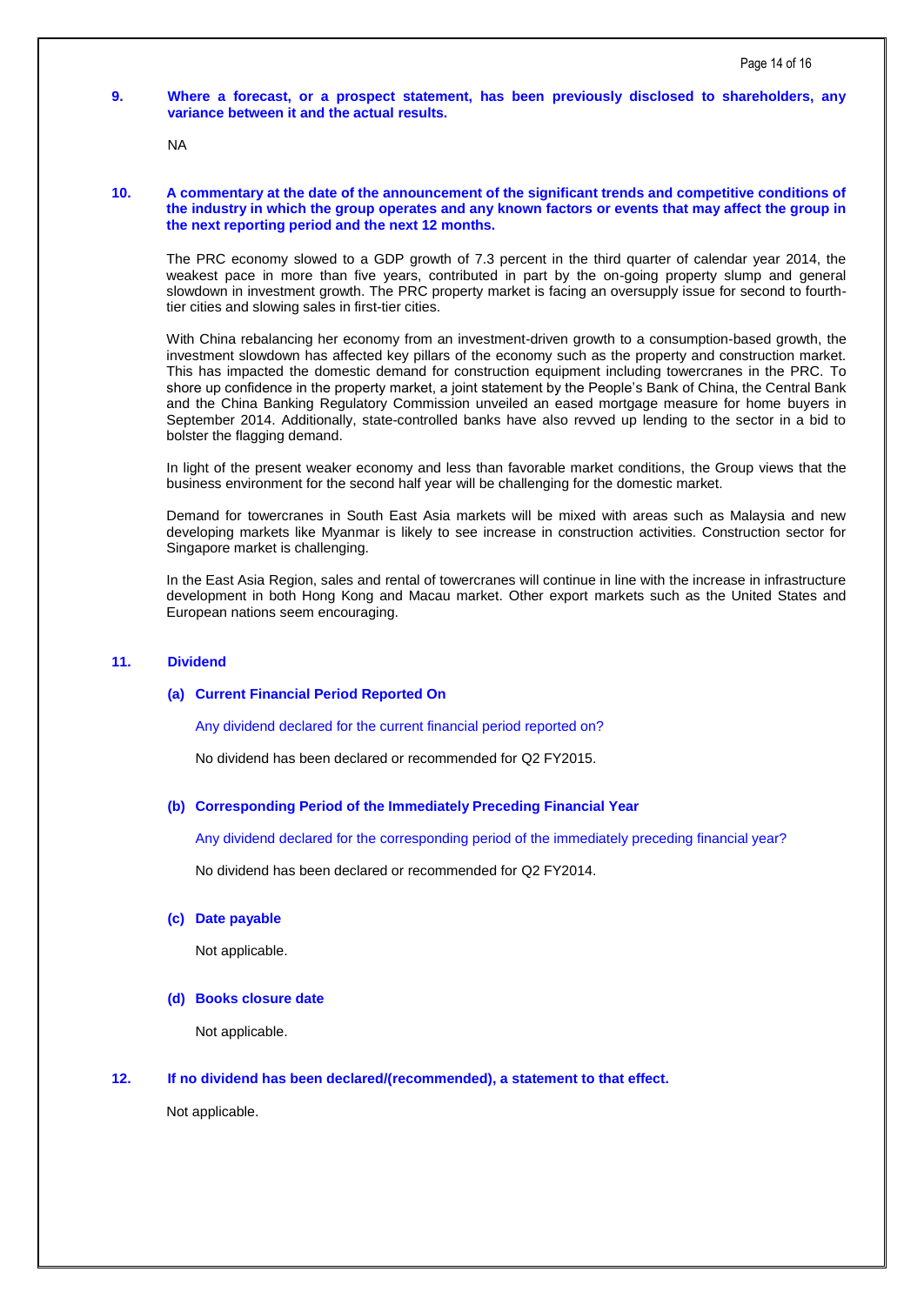### **13. If the Group has obtained a general mandate from the shareholders for IPTs, the aggregate value of such transactions as required under Rule 920(1)(a)(ii). If no IPT mandate has been obtained, a statement to that effect.**

# **Interested Persons Transactions**

|                                                                                                                                                                                                                             | Aggregate value of all interested<br>person<br>transactions during the financial year under review<br>(excluding transactions less than \$100,000 and<br>transactions conducted under shareholders'<br>mandate pursuant to Rule 920) |                                                                       |                                                                                  | Aggregate value of<br>all<br>interested<br>person<br>transactions conducted during the financial year<br>under review under<br>shareholders'<br>mandate<br>pursuant to Rule 920 (excluding transactions less<br>than \$100,000) |                                                                       |                                                                       |                                                                                  |                                                                                  |
|-----------------------------------------------------------------------------------------------------------------------------------------------------------------------------------------------------------------------------|--------------------------------------------------------------------------------------------------------------------------------------------------------------------------------------------------------------------------------------|-----------------------------------------------------------------------|----------------------------------------------------------------------------------|---------------------------------------------------------------------------------------------------------------------------------------------------------------------------------------------------------------------------------|-----------------------------------------------------------------------|-----------------------------------------------------------------------|----------------------------------------------------------------------------------|----------------------------------------------------------------------------------|
| Name of Interested Person                                                                                                                                                                                                   | 3 months<br>ended<br>30 Sept<br>2014<br>(Q2 FY2015)<br><b>RMB'000</b>                                                                                                                                                                | 3 months<br>ended<br>30 Sept<br>2013<br>(Q2 FY2014)<br><b>RMB'000</b> | 6 months<br>ended<br>30 Sept<br>2014<br>(First Half<br>FY2015)<br><b>RMB'000</b> | 6 months<br>ended<br>30 Sept<br>2013<br>(First Half<br>FY2014)<br><b>RMB'000</b>                                                                                                                                                | 3 months<br>ended<br>30 Sept<br>2014<br>(Q2 FY2015)<br><b>RMB'000</b> | 3 months<br>ended<br>30 Sept<br>2013<br>(Q2 FY2014)<br><b>RMB'000</b> | 6 months<br>ended<br>30 Sept<br>2014<br>(First Half<br>FY2015)<br><b>RMB'000</b> | 6 months<br>ended<br>30 Sept<br>2013<br>(First Half<br>FY2014)<br><b>RMB'000</b> |
| Sales to related parties<br>Shanghai Tat Hong Equipment<br>Rental Co., Ltd.<br>(上海达丰机械租赁有限公司)                                                                                                                               |                                                                                                                                                                                                                                      |                                                                       |                                                                                  |                                                                                                                                                                                                                                 | $(18)^{1}$                                                            | $(6,994)^T$                                                           | $(18)^{1}$                                                                       | 757                                                                              |
| China Nuclear Huaxing Tat Hong<br>Machinery Construction Co., Ltd.<br>(中核华兴达丰机械租赁有限公司)                                                                                                                                      |                                                                                                                                                                                                                                      |                                                                       |                                                                                  |                                                                                                                                                                                                                                 | $(2,196)^2$                                                           |                                                                       | $(2,196)^2$                                                                      |                                                                                  |
| Jiangsu Hengxingmao Financial<br>Leasing Co., Ltd.<br>(江苏恒兴茂融资租赁有限公司)                                                                                                                                                       |                                                                                                                                                                                                                                      |                                                                       |                                                                                  |                                                                                                                                                                                                                                 | 62,449                                                                | 31,230                                                                | 116,128                                                                          | 97,959                                                                           |
| <b>Restructuring of investments</b><br>Tat Hong Zhaomao Investment Co.,<br>Ltd (达丰兆茂投资有限公司) and<br>Beijing Tat Hong Zhaomao<br>Equipment Rental Co., Ltd (北京<br>达丰兆茂机械租赁有限公司) with<br>Tat Hong Equipment (China) Pte<br>Ltd |                                                                                                                                                                                                                                      |                                                                       | 78,675                                                                           |                                                                                                                                                                                                                                 |                                                                       |                                                                       |                                                                                  |                                                                                  |

Note:

- 1. Reclassification of sales to Jiangsu Hengxingmao Financial Leasing Co., Ltd. (江苏恒兴茂融资租赁有限公司) in respect of previous financial period.
- 2. Reclassification of sales to Shanghai Tat Hong Equipment Rental Co., Ltd. (上海达丰机械租赁有限公司) in respect of previous financial period.

# **PART II - ADDITIONAL INFORMATION REQUIRED FOR FULL YEAR ANNOUNCEMENT**  (This part is not applicable to Q1, Q2, Q3 or Half Year Results)

### **14. Segmented revenue and results for business or geographical segments (of the group) in the form presented in the issuer's most recently audited annual financial statements, with comparative information for the immediately preceding year.**

Segmental information is presented in respect of the Group's geographical segments. In presenting information on the basis of geographical segments, segment revenue is based on the geographical location of customers. Segment information by business segments is not presented as the Group's business relates mainly to the manufacture, sale, rental and servicing of towercranes and towercrane components.

| Revenue | <b>Middle East</b><br>& Others<br><b>RMB'000</b> | Asia<br>(outside the<br>PRC)<br><b>RMB'000</b> | <b>USA &amp; Europe</b><br><b>RMB'000</b> | <b>PRC</b><br><b>RMB'000</b> | Consolidated<br><b>RMB'000</b> |
|---------|--------------------------------------------------|------------------------------------------------|-------------------------------------------|------------------------------|--------------------------------|
| FY2015  |                                                  |                                                |                                           |                              |                                |
| Q2      | 21,203                                           | 78,454                                         | 13,004                                    | 106,857                      | 219,518                        |
| 1H      | 41,063                                           | 139,583                                        | 28,207                                    | 240,211                      | 449,064                        |
| FY2014  |                                                  |                                                |                                           |                              |                                |
| Q2      | 13,858                                           | 52,786                                         | 8,600                                     | 156,855                      | 232,099                        |
| 1H      | 20,361                                           | 106,955                                        | 11,248                                    | 352,018                      | 490,582                        |
|         |                                                  |                                                |                                           |                              |                                |